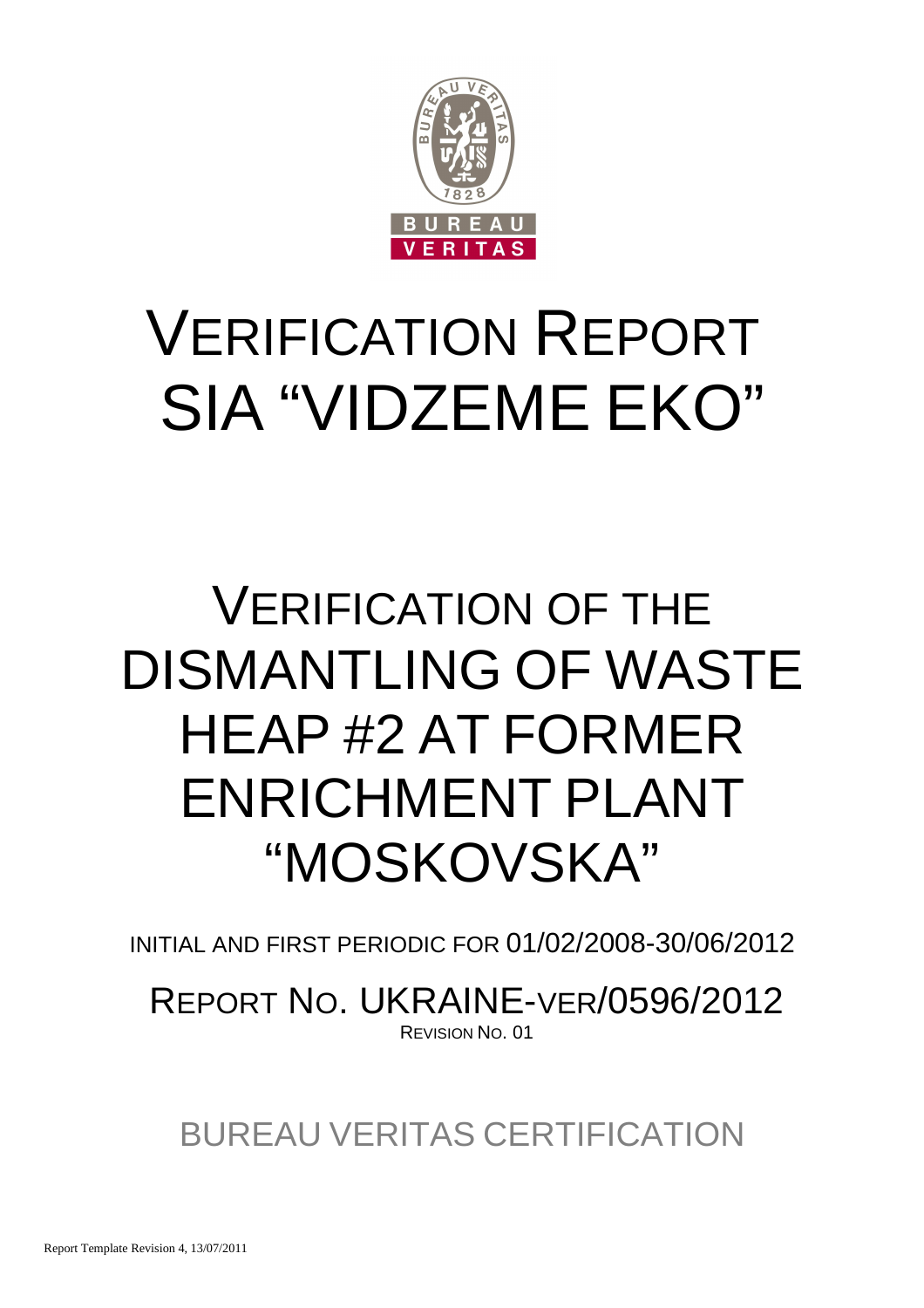#### VERIFICATION REPORT: DISMANTLING OF WASTE HEAP #2 AT FORMER ENRICHMENT PLANT "MOSKOVSKA"



| Date of first issue:<br>10/08/2012                                                                                                                                                                                                                                                                                                                                                                                                                                                                                                                                                                                                                                                                                                                                                                              | Organizational unit:               |                  | <b>Bureau Veritas Certification</b>         |  |
|-----------------------------------------------------------------------------------------------------------------------------------------------------------------------------------------------------------------------------------------------------------------------------------------------------------------------------------------------------------------------------------------------------------------------------------------------------------------------------------------------------------------------------------------------------------------------------------------------------------------------------------------------------------------------------------------------------------------------------------------------------------------------------------------------------------------|------------------------------------|------------------|---------------------------------------------|--|
| Client:                                                                                                                                                                                                                                                                                                                                                                                                                                                                                                                                                                                                                                                                                                                                                                                                         | <b>Holding SAS</b><br>Client ref.: |                  |                                             |  |
| SIA "Vidzeme Eko"                                                                                                                                                                                                                                                                                                                                                                                                                                                                                                                                                                                                                                                                                                                                                                                               |                                    | Victor Tkachenko |                                             |  |
| Summary:<br>Bureau Veritas Certification has made the initial and 1 <sup>st</sup> periodic verification of the "Dismantling of waste heap<br>#2 at former enrichment plant "Moskovska"", project of SIA "Vidzeme Eko" located in Kontarne village,<br>Shakhtarsk district, Donetsk Region, Ukraine, and applying JI specific approach, on the basis of UNFCCC<br>criteria for the JI, as well as criteria given to provide for consistent project operations, monitoring and reporting.<br>UNFCCC criteria refer to Article 6 of the Kyoto Protocol, the JI rules and modalities and the subsequent<br>decisions by the JI Supervisory Committee, as well as the host country criteria.                                                                                                                         |                                    |                  |                                             |  |
| The verification scope is defined as a periodic independent review and ex post determination by the Accredited<br>Entity of the monitored reductions in GHG emissions during defined verification period, and consisted of the<br>following three phases: i) desk review of the monitoring report against project design and the baseline and<br>monitoring plan; ii) follow-up interviews with project stakeholders; iii) resolution of outstanding issues and the<br>issuance of the final verification report and opinion. The overall verification, from Contract Review to<br>Verification Report & Opinion, was conducted using Bureau Veritas Certification internal procedures.<br>The first output of the verification process is a list of Clarification, Corrective Actions Requests, Forward        |                                    |                  |                                             |  |
| Actions Requests (CR, CAR and FAR), presented in Appendix A.                                                                                                                                                                                                                                                                                                                                                                                                                                                                                                                                                                                                                                                                                                                                                    |                                    |                  |                                             |  |
| approved project design documents. Installed equipment being essential for generating emission reduction<br>runs reliably and is calibrated appropriately. The monitoring system is in place and the project is generating<br>GHG emission reductions. The GHG emission reduction is calculated accurately and without material errors,<br>omissions, or misstatements, and the ERUs issued totalize 1664788 tonnes of CO2 equivalent for the<br>monitoring period from 01/02/2008 to 30/06/2012 (358348 tonnes of CO2 equivalent for 01/02/2008-<br>31/12/2008, 376987 tonnes of CO2 equivalent 01/01/2009-31/12/2009, 373356 tonnes of CO2 equivalent for<br>01/01/2010-31/12/2010, 381816 tonnes of CO2 equivalent for 01/01/2011-31/12/2011, 174281 tonnes of CO2<br>equivalent for 01/01/2012-30/06/2012). |                                    |                  |                                             |  |
| Report No.:                                                                                                                                                                                                                                                                                                                                                                                                                                                                                                                                                                                                                                                                                                                                                                                                     | Subject Group:                     |                  |                                             |  |
| UKRAINE-ver/0596/2012                                                                                                                                                                                                                                                                                                                                                                                                                                                                                                                                                                                                                                                                                                                                                                                           | JI                                 |                  |                                             |  |
| Project title:<br>"Dismantling of waste heap #2 at former enrichment<br>plant "Moskovska""                                                                                                                                                                                                                                                                                                                                                                                                                                                                                                                                                                                                                                                                                                                      |                                    |                  |                                             |  |
| Work carried out by:                                                                                                                                                                                                                                                                                                                                                                                                                                                                                                                                                                                                                                                                                                                                                                                            |                                    |                  |                                             |  |
| Oleg Skoblyk - team leader, verifier                                                                                                                                                                                                                                                                                                                                                                                                                                                                                                                                                                                                                                                                                                                                                                            |                                    |                  |                                             |  |
| Vyacheslav Yeriomin - team member, verifier                                                                                                                                                                                                                                                                                                                                                                                                                                                                                                                                                                                                                                                                                                                                                                     |                                    |                  |                                             |  |
| Work reviewed by:                                                                                                                                                                                                                                                                                                                                                                                                                                                                                                                                                                                                                                                                                                                                                                                               |                                    |                  |                                             |  |
| Ivan Sokolov - Technical Reviewer                                                                                                                                                                                                                                                                                                                                                                                                                                                                                                                                                                                                                                                                                                                                                                               |                                    | M                | No distribution without permission from the |  |
| Nikolay Chekhmestrenko - technical                                                                                                                                                                                                                                                                                                                                                                                                                                                                                                                                                                                                                                                                                                                                                                              |                                    |                  | Client or responsible organizational unit   |  |
| ureau ventas<br>specialist                                                                                                                                                                                                                                                                                                                                                                                                                                                                                                                                                                                                                                                                                                                                                                                      |                                    |                  |                                             |  |
| Work approved by:                                                                                                                                                                                                                                                                                                                                                                                                                                                                                                                                                                                                                                                                                                                                                                                               | Holding SAS                        |                  |                                             |  |
| Ivan Sokolov - Operational Manager                                                                                                                                                                                                                                                                                                                                                                                                                                                                                                                                                                                                                                                                                                                                                                              |                                    |                  | Limited distribution                        |  |
| Date of this revision:<br>Rev. No.:<br>15/08/2012<br>01                                                                                                                                                                                                                                                                                                                                                                                                                                                                                                                                                                                                                                                                                                                                                         | Number of pages:<br>23             |                  | Unrestricted distribution                   |  |
|                                                                                                                                                                                                                                                                                                                                                                                                                                                                                                                                                                                                                                                                                                                                                                                                                 |                                    |                  |                                             |  |

1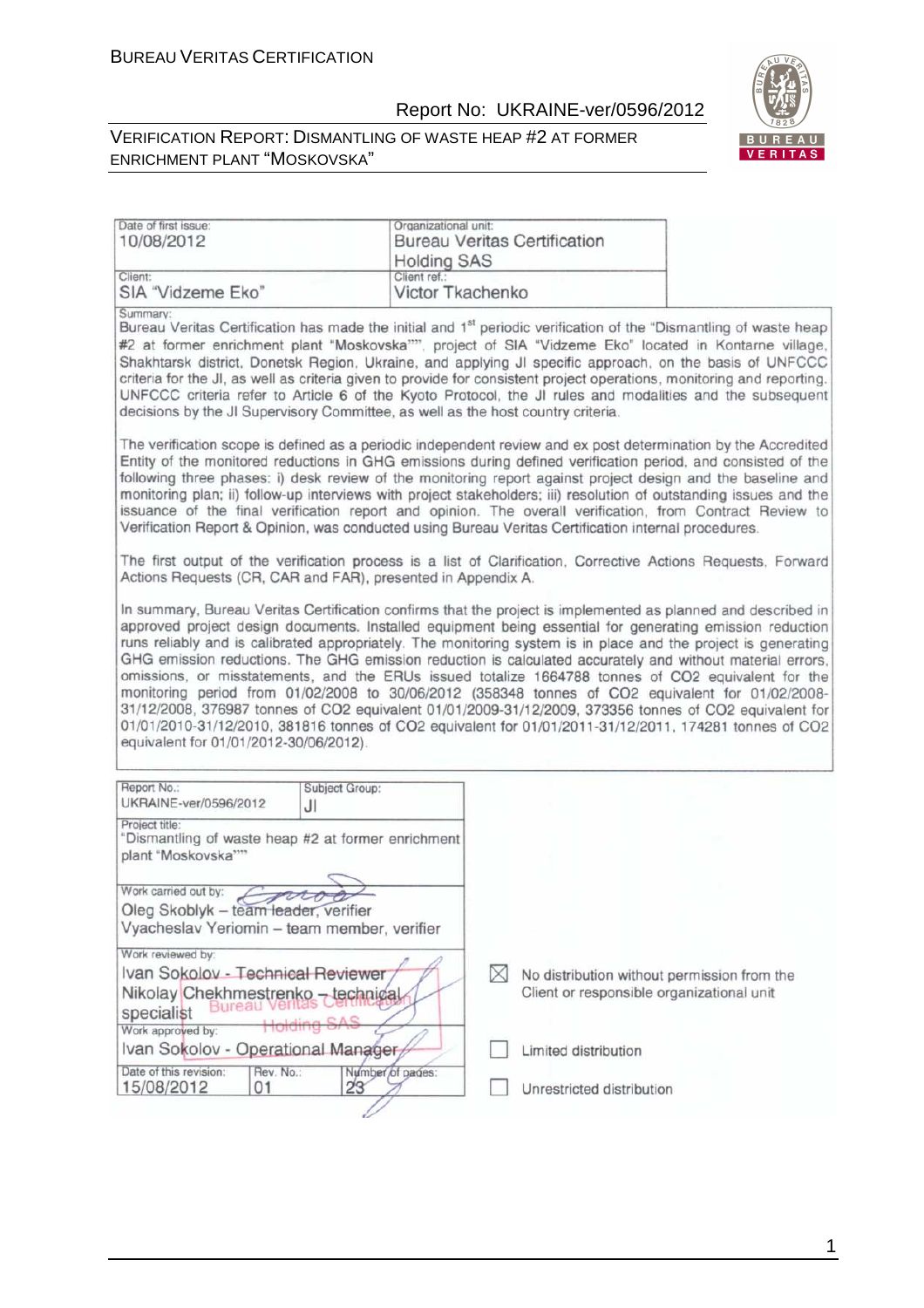VERIFICATION REPORT: DISMANTLING OF WASTE HEAP #2 AT FORMER ENRICHMENT PLANT "MOSKOVSKA"

#### **Table of Contents Page 2014**

| $\overline{1}$ |                                                                                |                |
|----------------|--------------------------------------------------------------------------------|----------------|
| 1.1            | Objective                                                                      | 3              |
| 1.2            | Scope                                                                          | 3              |
| 1.3            | <b>Verification Team</b>                                                       | 3              |
| $\overline{2}$ |                                                                                | $\overline{4}$ |
| 2.1            | <b>Review of Documents</b>                                                     | $\overline{4}$ |
| 2.2            | Follow-up Interviews                                                           | $\overline{4}$ |
| 2.3            | Resolution of Clarification, Corrective and Forward Action Requests            | 5              |
| 3              |                                                                                |                |
| 3.1            | Remaining issues and FARs from previous verifications                          | 6              |
| 3.2            | Project approval by Parties involved (90-91)                                   | 6              |
| 3.3            | Project implementation (92-93)                                                 | $\tau$         |
| 3.4            | Compliance of the monitoring plan with the monitoring methodology<br>$(94-98)$ | 9              |
| 3.5            | Revision of monitoring plan (99-100)                                           | 9              |
| 3.6            | Data management (101)                                                          | 9              |
| 3.7            | Verification regarding programmes of activities (102-110)                      | 10             |
| 4              |                                                                                |                |
| 5              |                                                                                |                |
|                |                                                                                |                |

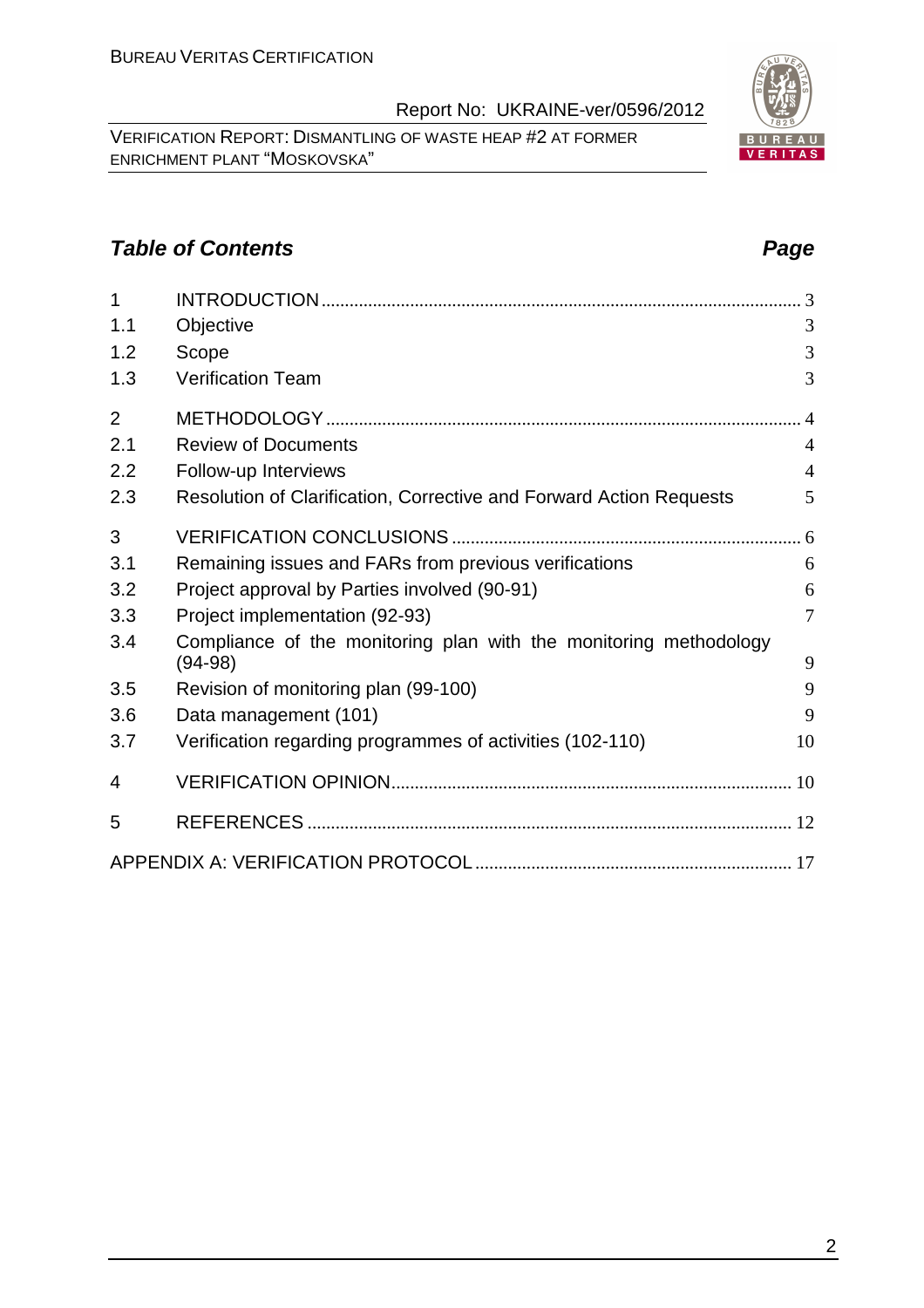VERIFICATION REPORT: DISMANTLING OF WASTE HEAP #2 AT FORMER ENRICHMENT PLANT "MOSKOVSKA"



#### **1 INTRODUCTION**

SIA "Vidzeme Eko" has commissioned Bureau Veritas Certification to verify the emissions reductions of its JI project "Dismantling of waste heap #2 at former enrichment plant "Moskovska"" (hereafter called "the project") at Kontarne village, Shakhtarsk district, Donetsk Region, Ukraine.

This report summarizes the findings of the verification of the project, performed on the basis of UNFCCC criteria, as well as criteria given to provide for consistent project operations, monitoring and reporting.

#### **1.1 Objective**

Verification is the periodic independent review and ex post determination by the Accredited Independent Entity of the monitored reductions in GHG emissions during defined verification period.

The objective of verification can be divided in Initial Verification and Periodic Verification.

UNFCCC criteria refer to Article 6 of the Kyoto Protocol, the JI rules and modalities and the subsequent decisions by the JI Supervisory Committee, as well as the host country criteria.

#### **1.2 Scope**

The verification scope is defined as an independent and objective review of the project design document, the project's baseline study, monitoring plan and monitoring report, and other relevant documents. The information in these documents is reviewed against Kyoto Protocol requirements, UNFCCC rules and associated interpretations.

The verification is not meant to provide any consulting towards the Client. However, stated requests for clarifications, corrective and/or forward actions may provide input for improvement of the project monitoring towards reductions in the GHG emissions.

#### **1.3 Verification Team**

The verification team consists of the following personnel:

| Oleg Skoblyk                        |                                      |
|-------------------------------------|--------------------------------------|
| <b>Bureau Veritas Certification</b> | Team Leader, Climate Change Verifier |
|                                     |                                      |

Vyacheslav Yeriomin Bureau Veritas Certification Climate Change Verifier

This verification report was reviewed by:

Ivan Sokolov Bureau Veritas Certification, Internal Technical Reviewer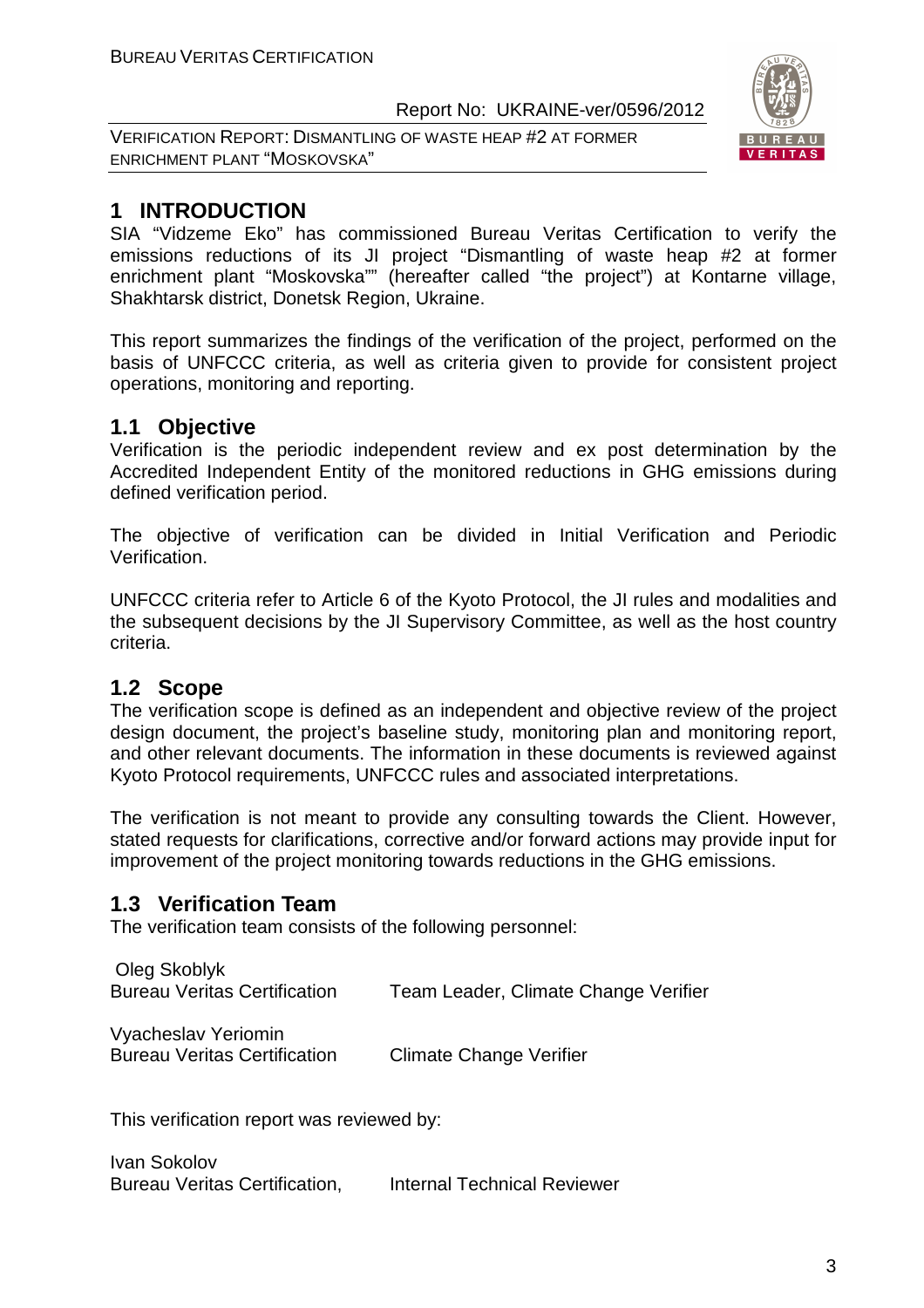VERIFICATION REPORT: DISMANTLING OF WASTE HEAP #2 AT FORMER ENRICHMENT PLANT "MOSKOVSKA"



Nikolay Chekhmestrenko Bureau Veritas Certification, Technical specialist

#### **2 METHODOLOGY**

The overall verification, from Contract Review to Verification Report & Opinion, was conducted using Bureau Veritas Certification internal procedures.

In order to ensure transparency, a verification protocol was customized for the project, according to the version 01 of the Joint Implementation Determination and Verification Manual, issued by the Joint Implementation Supervisory Committee at its 19 meeting on 04/12/2009. The protocol shows, in a transparent manner, criteria (requirements), means of verification and the results from verifying the identified criteria. The verification protocol serves the following purposes:

- It organizes, details and clarifies the requirements a JI project is expected to meet;
- It ensures a transparent verification process where the verifier will document how a particular requirement has been verified and the result of the verification.

The completed verification protocol is enclosed in Appendix A to this report.

#### **2.1 Review of Documents**

The Monitoring Report (MR) submitted by SIA "Vidzeme Eko" and additional background documents related to the project design and baseline, i.e. country Law, Project Design Document (PDD), and Guidance on criteria for baseline setting and monitoring, Host party criteria, Kyoto Protocol, Clarifications on Verification Requirements to be Checked by an Accredited Independent Entity were reviewed.

The verification findings presented in this report relate to the Monitoring Report version(s) 2.0 dated 14/08/2012 and project as described in the determined PDD.

#### **2.2 Follow-up Interviews**

On 23/07/2012 Bureau Veritas Certification performed on-site interviews with project stakeholders to confirm selected information and to resolve issues identified in the document review. Representatives of SIA "Vidzeme Eko" and PE PCF "ALTAIR-2007" were interviewed (see References). The main topics of the interviews are summarized in Table 1.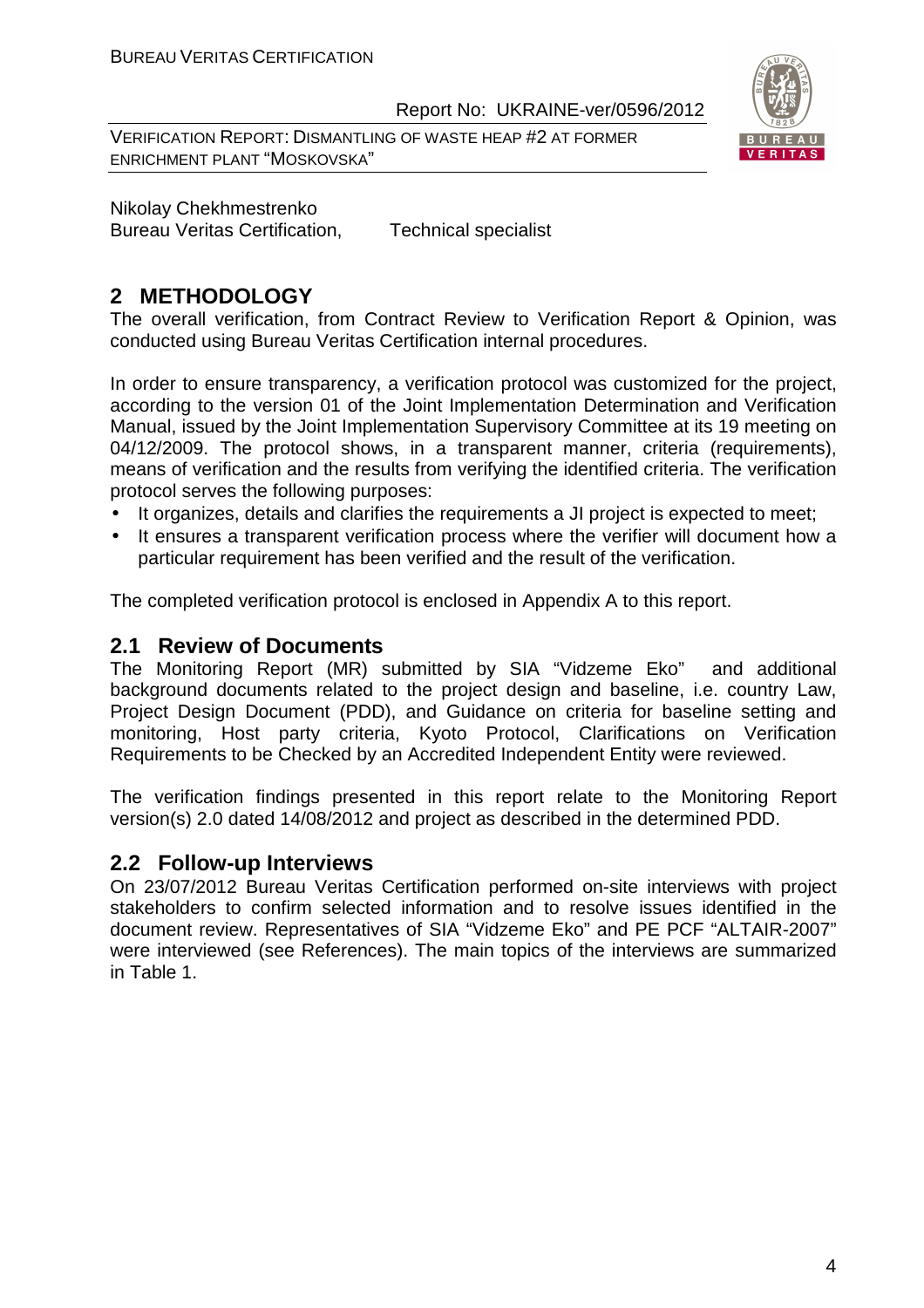VERIFICATION REPORT: DISMANTLING OF WASTE HEAP #2 AT FORMER ENRICHMENT PLANT "MOSKOVSKA"



| <b>Interviewed</b>   | <b>Interview topics</b>                            |
|----------------------|----------------------------------------------------|
| organization         |                                                    |
| PE PCF "ALTAIR-2007" | Organizational structure                           |
|                      | Responsibilities and authorities                   |
|                      | Roles and responsibilities for data collection and |
|                      | processing                                         |
|                      | Installation of equipment                          |
|                      | Data logging, archiving and reporting              |
|                      | Metering equipment control                         |
|                      | Metering record keeping system, database           |
|                      | IT management                                      |
|                      | Training of personnel                              |
|                      | Quality management procedures and technology       |
|                      | Internal audits and check-ups                      |
| <b>CONSULTANT</b>    | Baseline methodology                               |
| SIA "Vidzeme Eko"    | Monitoring plan                                    |
|                      | Monitoring report                                  |
|                      | <b>Excel spreadsheets</b>                          |

#### **Table 1 Interview topics**

#### **2.3 Resolution of Clarification, Corrective and Forward Action Requests**

The objective of this phase of the verification is to raise the requests for corrective actions and clarification and any other outstanding issues that needed to be clarified for Bureau Veritas Certification positive conclusion on the GHG emission reduction calculation.

If the Verification Team, in assessing the monitoring report and supporting documents, identifies issues that need to be corrected, clarified or improved with regard to the monitoring requirements, it should raise these issues and inform the project participants of these issues in the form of:

(a) Corrective action request (CAR), requesting the project participants to correct a mistake that is not in accordance with the monitoring plan;

(b) Clarification request (CL), requesting the project participants to provide additional information for the Verification Team to assess compliance with the monitoring plan;

(c) Forward action request (FAR), informing the project participants of an issue, relating to the monitoring that needs to be reviewed during the next verification period.

The Verification Team will make an objective assessment as to whether the actions taken by the project participants, if any, satisfactorily resolve the issues raised, if any, and should conclude its findings of the verification.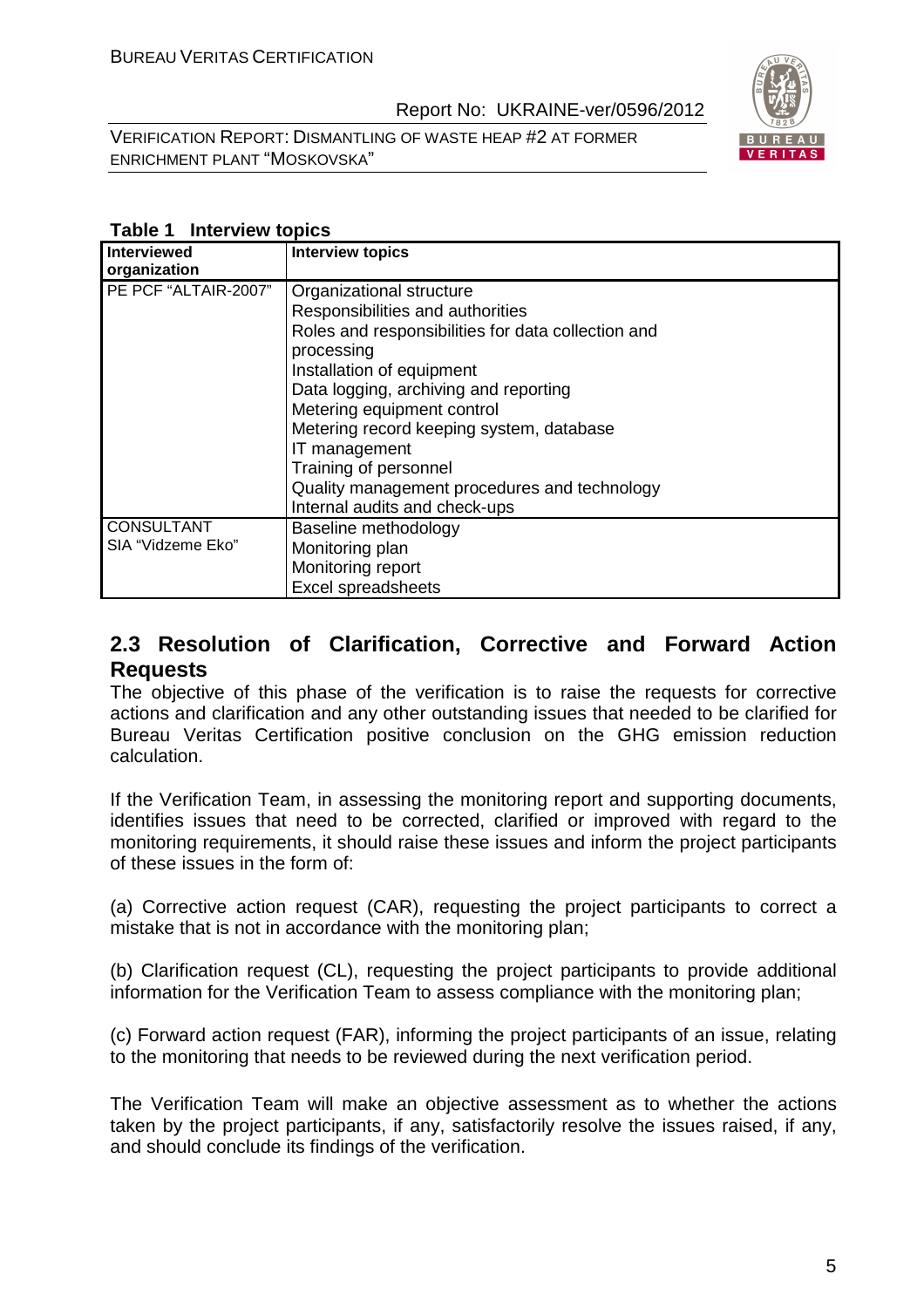VERIFICATION REPORT: DISMANTLING OF WASTE HEAP #2 AT FORMER ENRICHMENT PLANT "MOSKOVSKA"



To guarantee the transparency of the verification process, the concerns raised are documented in more detail in the verification protocol in Appendix A.

#### **3 VERIFICATION CONCLUSIONS**

In the following sections, the conclusions of the verification are stated.

The findings from the desk review of the original monitoring documents and the findings from interviews during the follow up visit are described in the Verification Protocol in Appendix A.

The Clarification, Corrective and Forward Action Requests are stated, where applicable, in the following sections and are further documented in the Verification Protocol in Appendix A. The verification of the Project resulted in 3 Corrective Action Requests, 1 Clarification Requests, and 0 Forward Action Requests.

The number between brackets at the end of each section corresponds to the DVM paragraph.

#### **3.1 Remaining issues and FARs from previous verifications**

One FAR was pending from the determination process, provided by Bureau Veritas Certification Holding SAS

FAR01

Please provide in the PDD Letter of Endorsement issued by DFP of the Host Party and written project approvals from both parties involved

#### Response

Letter of endorsement #1933/23/7 was received on 23/07/2012. Letter of Approval #2217/23/7 dated 14/08/2012 has been issued from the State Environment Investment Agency of Ukraine, Designated Focal Point of the Host Party, Ukraine. Letter of Approval #12.2-02/10787 dated 25/07/2012 from Party - buyer of ERUs has been issued from Ministry of Environmental Impact and Regional Development of Latvia Republic.

#### **Conclusion**

The issue is closed based on documents, provided by project developer, SIA "Vidzeme Eko"

#### **3.2 Project approval by Parties involved (90-91)**

The project obtained written approval from the Host Party, Letter of Approval #2217/23/7 issued by State Environment Investment Agency of Ukraine, dated 14/08/2012.

Written approval from Republic of Latvia, the second party involved has been issued from DFP of this party (Letter of Approval #12.2-02/10787 issued from Ministry of Environment protection and regional development 25/07/2012)

The abovementioned written approval is unconditional.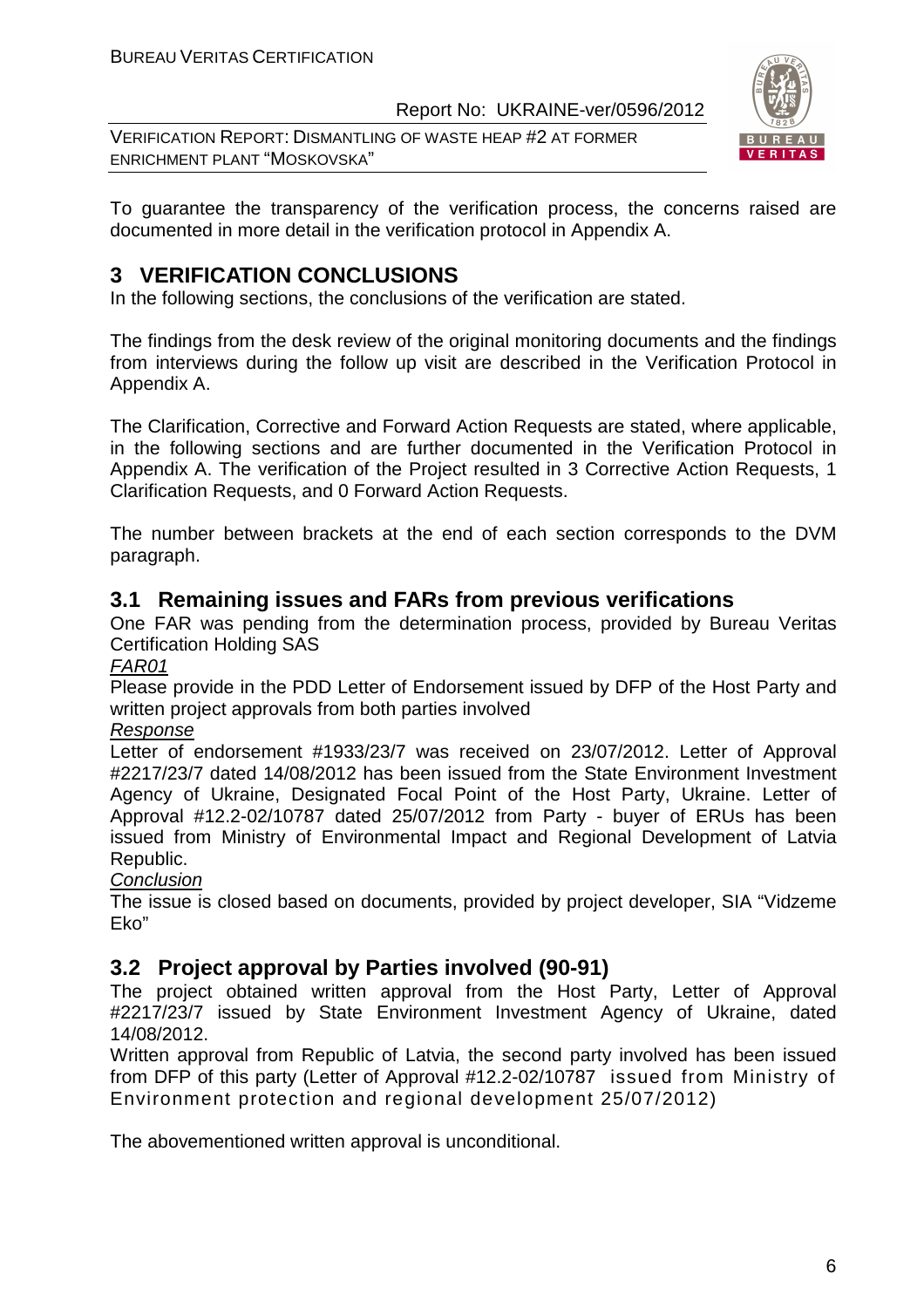VERIFICATION REPORT: DISMANTLING OF WASTE HEAP #2 AT FORMER ENRICHMENT PLANT "MOSKOVSKA"



Identified problem areas for project approval, project participants' answers and conclusions of Bureau Veritas Certification are described in Annex A to the Verification Report (See CAR01).

#### **3.3 Project implementation (92-93)**

Proposed project is implemented at waste heap of former enrichment plant "Moskovska", which is property of "Torgivelne pidpryemstvo Kaustic" LLC. Waste heap is in leasing of PE PCF "Altair 2007", with rights on dismantling of waste heap and JI project implementation. Contract on waste heap transmittance is mentioned in point 4 of documents 2 category.

Proposed project provides complete dismantling of the dump at the former enrichment plant "Moskovska" with further reclamation of the area by restoring its fertile layer. During dismantling of the dump, the rocks will be divided into fractions, which will be used for blending with steam coal and subsequently supplied to heat power plants and boiler houses for burning as fuel. After sorting, the large fractions will be used for building and repairing of roads. As the result, rock mass of the dump will be fully utilized, and the received coal will replace coal, which otherwise would have had to be mined. As the result of the project, the opportunity of selfignition of heap will be eliminated. An important component of the project is its second phase – complex reclamation of the area by restoring its fertile layer and full restoration of natural ecological community. This part of the project is required, but totally expensive, due to this mechanism of joint implementation was one of the prominent factors of the project from the beginning, and financial benefits as part of this mechanism considered one of the reasons of the project implementation.

The project provides the assemblage and installation of sorting rock mass complex of dump of former enrichment plant "Moskovska" consisting of:

- Point of loading rock mass on Conveyor SP-202MS5;
- -Point of sorting rock mass in classes 0-30 mm and 30 mm (vibrating inertial sifter GIL-52);
- Point of storage class 0-30 mm (sheds).

Class +30 mm is expected (as required under discharging tray of sifter) to be loaded in transports and delivered to customers for building and repairing of category 4-5 roads. Class 0-30 mm is expected to be loaded in transports, undergoes a mandatory procedure of weighting and is sent to the consumer (SPC "Oblpalyvo") for blending and subsequent combustion in the thermal power plants or boiler houses. Blending of fraction (0-30) with a steam coal allows realizing the fine finishing of quality the energy coal to the requirements of Standard 4083-2002, without compromising the quality of fuel on the one hand, but resulting in saving valuable energy coal on the other hand.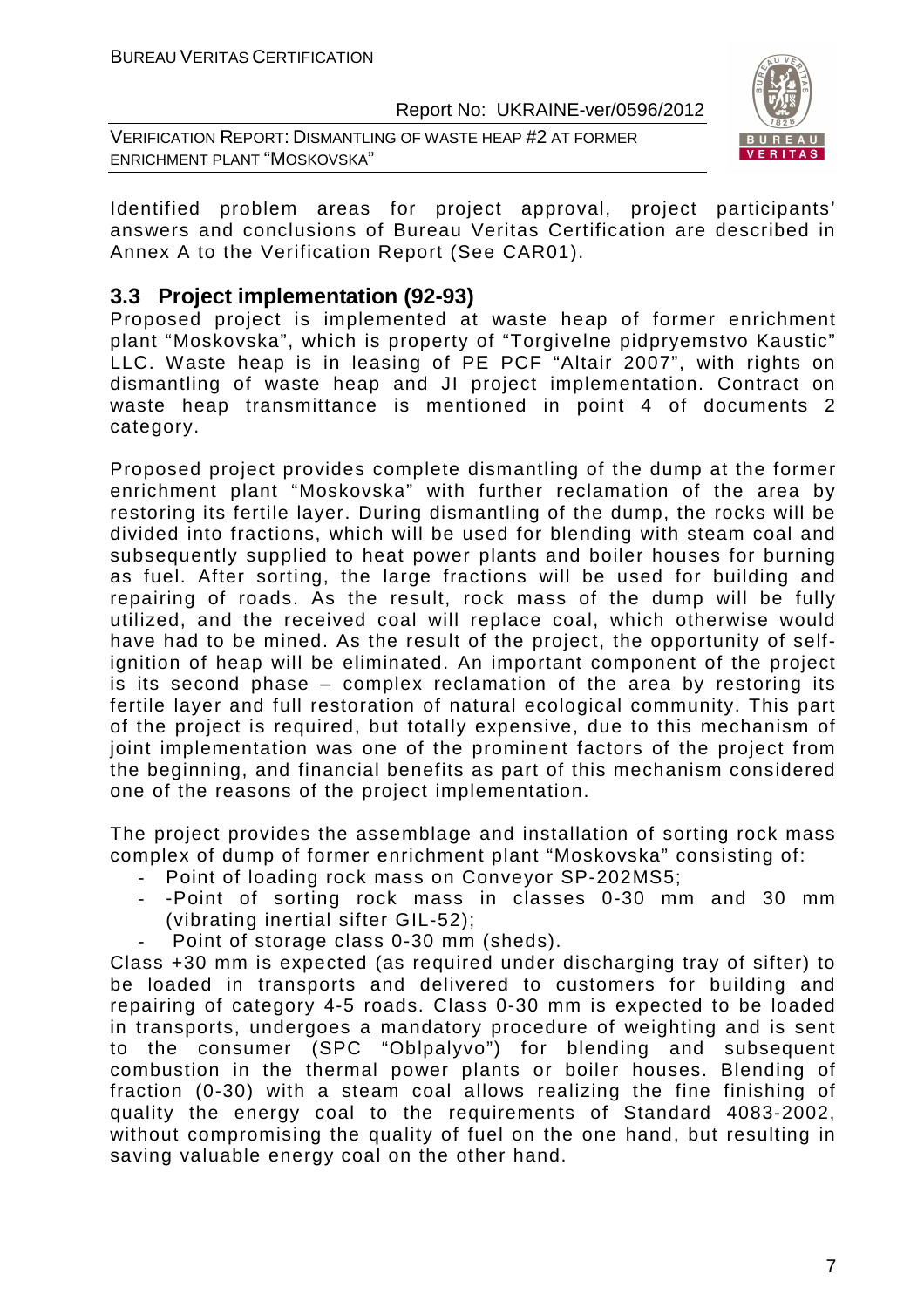VERIFICATION REPORT: DISMANTLING OF WASTE HEAP #2 AT FORMER ENRICHMENT PLANT "MOSKOVSKA"



Technological scheme of the complex is as follows:

The rock mass of disassembly dump is delivered to the feeding scraper conveyor SP-202MS by Loader TO-28A with a bucket capacity of 2.5 m3. Humidification is applied (if the humidity of material doesn't exceed 8%) with sprinklers before the rock mass is delivered on the conveyor belt. From the scraper conveyor through the handling unit the rock mass is fed to the sifter GIL-52 for the sorting into two classes - 0-30 mm and +30 mm. Productivity of the sifter on the original product is up to 200 tons / hour. Product of sifter screens +30 mm through the discharge tray, equipped with built-in nozzles for humidification, filled on the intermediate platform without significant accumulation. From the intermediate platform this fraction by the loader Amkodor-342V loaded into trucks and transported to the consumer (for building and repairing of category 4-5 roads).

Product of sorting class 0-30 through handling unit of sifter supplied on belt conveyor KLS. From the belt conveyor rock mass of class 0-30 mm through the handling unit of conveyor with built-in nozzles for humidification, emptied on the intermediate platform without significant accumulation, where loader ZL-50F loaded it in trucks or on a platform (warehouse) for storage. Warehouse is used if necessary without longterm storage. From storage the rock mass 0-30 mm by loader is loaded into trucks.

Starting date of the project is 03/01/2008 – the date when decision on waste heap dismantling was approved by head stuff of PE PCF "Altair-2007". Installation of sorting equipment and beginning of waste heap dismantling is 01/02/2008, the date when the monitoring period starts. Dismantling of the waste heap is finishing during the site-visit time. Level of project activity is depended by coal demand at Ukrainian market. Project owner doesn't keep coal at warehouses and produce beneficiated rock mass as when necessary. Consumers use beneficiated rock mass for mixing with low-ash steam coal and obtain fuel mixture with required technological costs and lower price.

Project boundaries described in the determined PDD are kept; coal from another waste heaps doesn't uses in project.

Difference between estimated emission reductions indicated in the PDD and provided in the Monitoring report is not observed. Factually PDDs calculations are performed ex-post for monitoring.

Identified problem areas for project implementation status, project participants' responses and conclusions of Bureau Veritas Certification are described in Annex A (CAR02, CL01).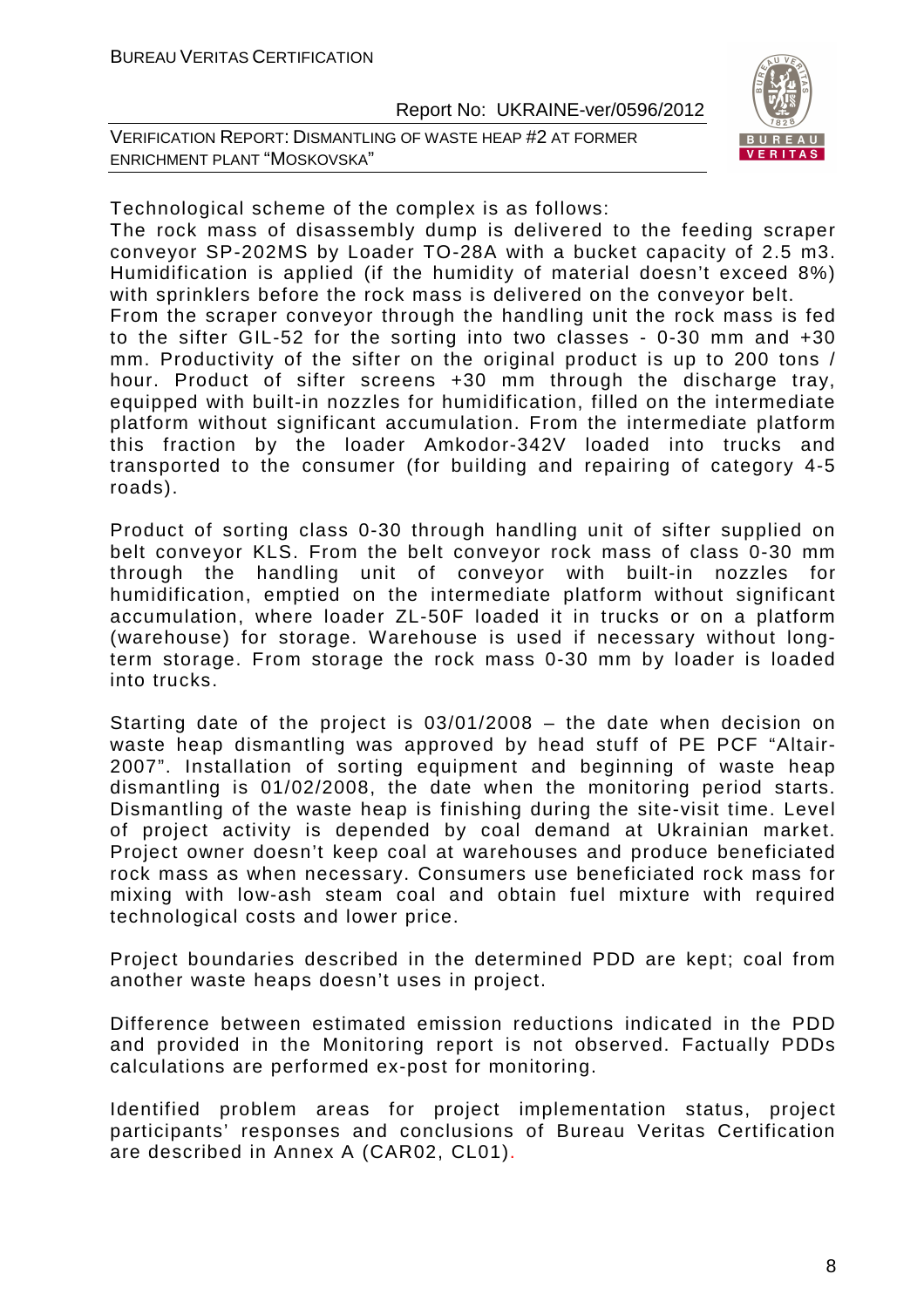VERIFICATION REPORT: DISMANTLING OF WASTE HEAP #2 AT FORMER ENRICHMENT PLANT "MOSKOVSKA"



#### **3.4 Compliance of the monitoring plan with the monitoring methodology (94-98)**

The monitoring occurred in accordance with the monitoring plan included in the PDD regarding which the determination has been deemed final and is so listed on the UNFCCC JI website.

For calculating the emission reductions, key factors, such as inside Ukrainian market necessity of steam coal, work power availability, diesel fuel and electric energy prices, burning waste heaps extinguishing practice, policies in Ukraine mining sector, influencing the baseline emissions and the activity level of the project and the emissions as well as risks associated with the project were taken into account, as appropriate.

Data sources used for calculating emission reductions, such as laboratory sampling analysis, work forecasts, bookkeeper's documentation, statistical documents of Ukraine government, and scientific researches of "Respirator" are clearly identified, reliable and transparent.

Emission factors, including default emission factors, are selected by carefully balancing accuracy and reasonableness, and appropriately justified of the choice.

The calculation of emission reductions is based on conservative assumptions and the most plausible scenarios in a transparent manner.

No problem areas applicable to Compliance of the monitoring plan with the monitoring methodology were observed.

#### **3.5 Data management (101)**

The data and their sources, provided in monitoring report, are clearly identified, reliable and transparent.

The implementation of data collection procedures is in accordance with the monitoring plan, including the quality control and quality assurance procedures. These procedures are mentioned in the section "References" of this report.

The function of the monitoring equipment, including its calibration status, is in order.

Account of electricity consumed in frames of project activity is provided by power meter NIK2303 ARK1T s/n 0077254 which is property of electricity Supply Company and calibrated by representatives of State Enterprise "Donetskderzhstandartmetrologiya".

Coal parameters data, such as moisture and ash content is measuring by PE "ICC Ukrhimuglekachestvo", subcontractor of PE PCF "Altair-2007". Laboratory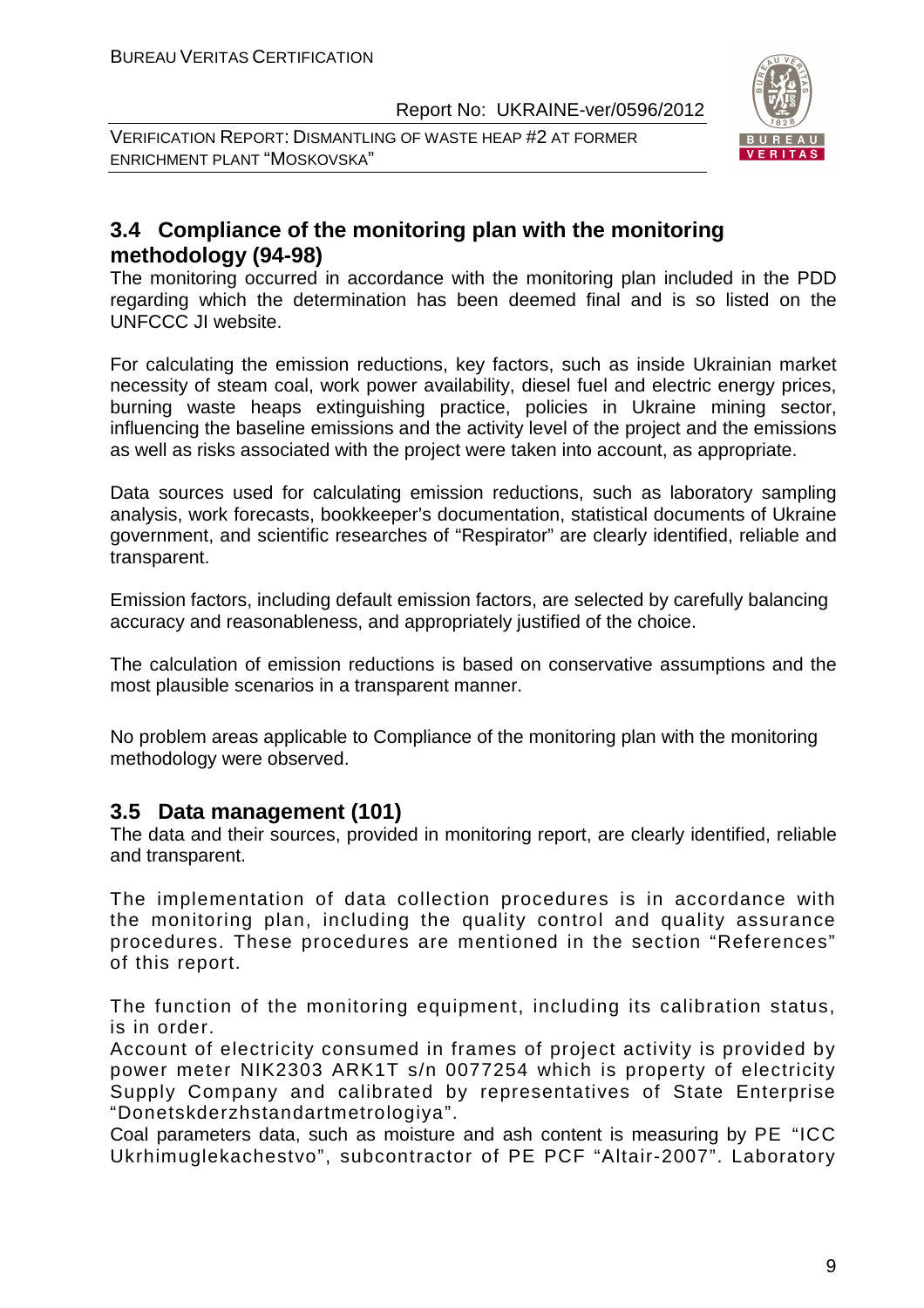VERIFICATION REPORT: DISMANTLING OF WASTE HEAP #2 AT FORMER ENRICHMENT PLANT "MOSKOVSKA"



of PE "ICC Ukrhimuglekachestvo" is certified (see Documents 2 category), and all laboratory equipment is in calibration interval. Amount of diesel fuel is checked by invoices.

The evidence and records used for the monitoring are maintained in a traceable manner.

The data collection and management system for the project is in accordance with the monitoring plan. Adequate data flow scheme is provided in the figure 1. Data collection scheme in the monitoring report

Identified problem areas for project data management system, project participants' responses and conclusions of Bureau Veritas Certification are described in Annex A (CAR03).

#### **3.6 Verification regarding programmes of activities (102-110)**

"Not applicable"

#### **4 VERIFICATION OPINION**

Bureau Veritas Certification has performed the initial and  $1<sup>st</sup>$  periodic verification of the "Dismantling of waste heap #2 at former enrichment plant "Moskovska"" Project in Kontarne village, Shakhtarsk district, Donetsk Region, Ukraine, which applies JI specific approach. The verification was performed on the basis of UNFCCC criteria and host country criteria and also on the criteria given to provide for consistent project operations, monitoring and reporting.

The verification consisted of the following three phases: i) desk review of the monitoring report against the project design and the baseline and monitoring plan; ii) follow-up interviews with project stakeholders; iii) resolution of outstanding issues and the issuance of the final verification report and opinion.

The management of SIA "Vidzeme Eko" is responsible for the preparation of the GHG emissions data and the reported GHG emissions reductions of the project on the basis set out within the project Monitoring and Verification Plan indicated in the final PDD version 2.0. The development and maintenance of records and reporting procedures in accordance with that plan, including the calculation and determination of GHG emission reductions from the project, is the responsibility of the management of the project.

Bureau Veritas Certification verified the Project Monitoring Report version 2.0 for the reporting period as indicated below. Bureau Veritas Certification confirms that the project is implemented as planned and described in approved project design documents. Installed equipment being essential for generating emission reduction runs reliably and is calibrated appropriately. The monitoring system is in place and the project is generating GHG emission reductions.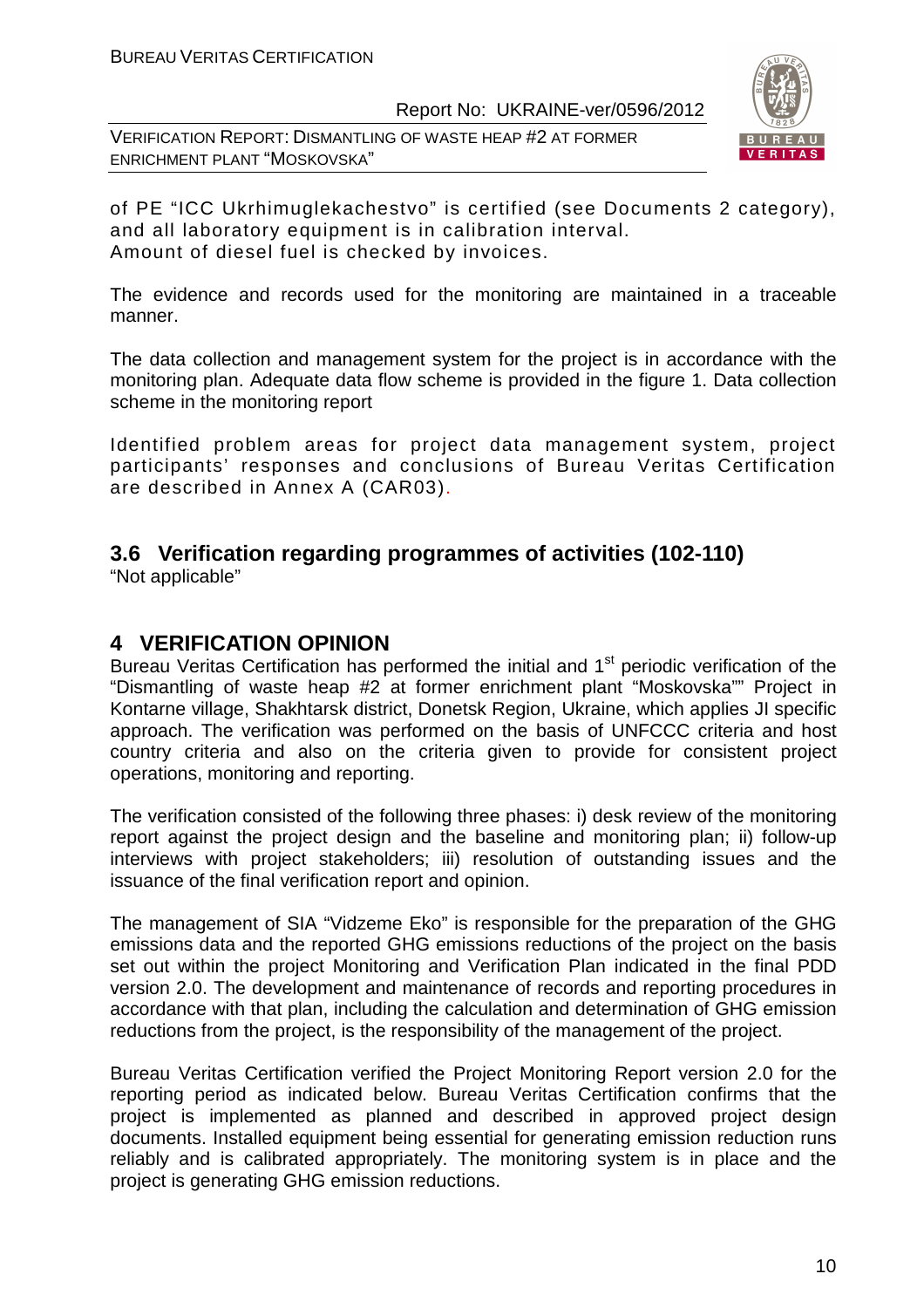VERIFICATION REPORT: DISMANTLING OF WASTE HEAP #2 AT FORMER ENRICHMENT PLANT "MOSKOVSKA"



Bureau Veritas Certification can confirm that the GHG emission reduction is accurately calculated and is free of material errors, omissions, or misstatements. Our opinion relates to the project's GHG emissions and resulting GHG emissions reductions reported and related to the approved project baseline and monitoring, and its associated documents. Based on the information we have seen and evaluated, we confirm, with a reasonable level of assurance, the following statement:

| Reporting period: From 01/02/2008 to 30/06/2012                   |                               |                                                                                     |
|-------------------------------------------------------------------|-------------------------------|-------------------------------------------------------------------------------------|
| <b>Baseline emissions</b><br><b>Project emissions</b><br>Leakages | 1302411<br>45038<br>$-407415$ | tonnes of CO2 equivalent.<br>tonnes of CO2 equivalent.<br>tonnes of CO2 equivalent. |
| <b>Emission Reductions</b>                                        | : 1664788                     | tonnes of CO2 equivalent.                                                           |
| From 01/02/2008 to 31/12/2008                                     |                               |                                                                                     |
| <b>Baseline emissions</b>                                         | : 280481                      | tonnes of CO2 equivalent.                                                           |
| Project emissions                                                 | 9868                          | tonnes of CO2 equivalent.                                                           |
| Leakages                                                          | $: -87735$                    | tonnes of CO2 equivalent.                                                           |
| <b>Emission Reductions</b>                                        | 358348                        | tonnes of CO2 equivalent.                                                           |
| From 01/01/2009 to 31/12/2009                                     |                               |                                                                                     |
| <b>Baseline emissions</b>                                         | : 293718                      | tonnes of CO2 equivalent.                                                           |
| Project emissions                                                 | 10103                         | tonnes of CO2 equivalent.                                                           |
| Leakages                                                          | $: -93371$                    | tonnes of CO2 equivalent.                                                           |
| <b>Emission Reductions</b>                                        | : 376986                      | tonnes of CO2 equivalent.                                                           |
| From 01/01/2010 to 31/12/2010                                     |                               |                                                                                     |
| <b>Baseline emissions</b>                                         | : 291308                      | tonnes of CO2 equivalent.                                                           |
| Project emissions                                                 | :9655                         | tonnes of CO2 equivalent.                                                           |
| Leakages                                                          | $-91704$                      | tonnes of CO2 equivalent.                                                           |
| <b>Emission Reductions</b>                                        | 373357                        | tonnes of CO2 equivalent.                                                           |
| From 01/01/2011 to 31/12/2011                                     |                               |                                                                                     |
| <b>Baseline emissions</b>                                         | 299507                        | tonnes of CO2 equivalent.                                                           |
| Project emissions                                                 | 9965                          | tonnes of CO2 equivalent.                                                           |
| Leakages                                                          | $-92274$                      | tonnes of CO2 equivalent.                                                           |
| <b>Emission Reductions</b>                                        | : 381816                      | tonnes of CO2 equivalent.                                                           |
| From 01/01/2012 to 30/06/2012                                     |                               |                                                                                     |
| <b>Baseline emissions</b>                                         | : 137397                      | tonnes of CO2 equivalent.                                                           |
| Project emissions                                                 | 5447                          | tonnes of CO2 equivalent.                                                           |
| Leakages                                                          | $-42331$                      | tonnes of CO2 equivalent.                                                           |
| <b>Emission Reductions</b>                                        | : 174281                      | tonnes of CO2 equivalent.                                                           |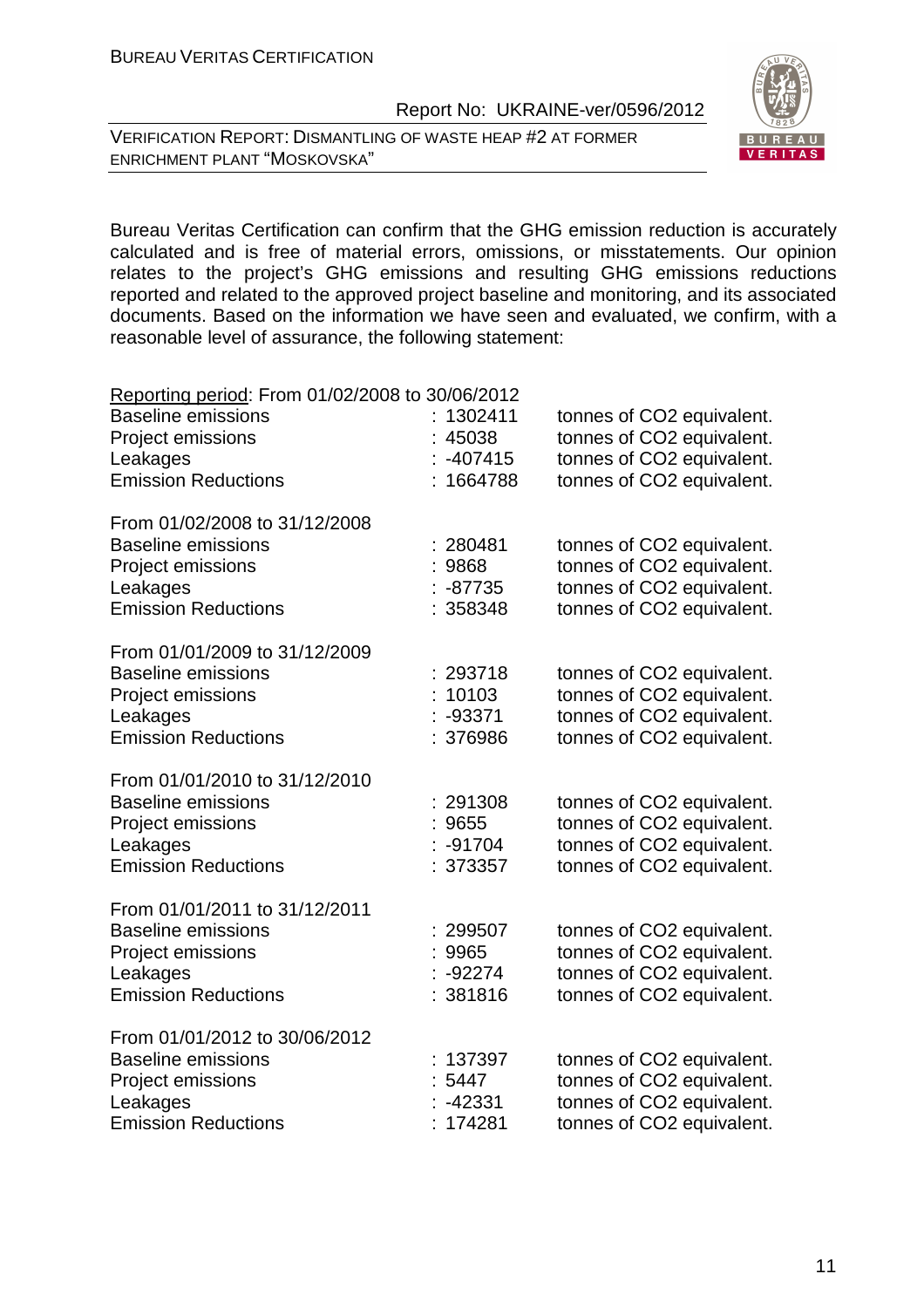VERIFICATION REPORT: DISMANTLING OF WASTE HEAP #2 AT FORMER ENRICHMENT PLANT "MOSKOVSKA"



#### **5 REFERENCES**

#### **Category 1 Documents:**

Documents provided by SIA "Vidzeme Eko" that relate directly to the GHG components of the project.

- /1/ Project Design Document "Dismantling of waste heap #2 at former enrichment plant "Moskovska"" version 2.0 dated 24/07/2012
- /2/ Monitoring Report "Dismantling of waste heap #2 at former enrichment plant "Moskovska"" version 1.0 dated 01/08/2012
- /3/ Monitoring Report "Dismantling of waste heap #2 at former enrichment plant "Moskovska"" version 2.0 dated 14/08/2012
- /4/ ERUs calculation Excel-file "Calculation MR Moskovskaya.xls"
- /5/ Letter of Approval #2217/23/7 dated 14/08/2012 issued by State Environment Investment Agency of Ukraine
- /6/ Letter of Approval #12.2-02/10787 dated 25/07/2012 issued by Ministry of Environmental protection and regional development of Republic Latvia

#### **Category 2 Documents:**

Background documents related to the design and/or methodologies employed in the design or other reference documents.

- /1/ Passport of the dump under dismantling
- /2/ Passport. Automobile scales electronic tensometric VТА-60
- /3/ Delivery contract of Carbonaceous fraction between"ICC Tehnoprominvest" Ltd and "Trading Company "Antares" Ltd # 3008 from 03/01/2008 (in Russian).
- /4/ Act of admission and transmission of the waste heap from 03/01/2008 between Trading Company "Kaustic" Ltd and PE PCF "ALTAIR 2007"
- /5/ Agreement # 03/01/08-1 from 03/01/2008 between Trading Company "Kaustic" Ltd and PE PCF "ALTAIR 2007"
- /6/ Agreement of subcontract # 3080 from 03/01/2008 between "ICC Tehnoprominvest" Ltd and "COMMERCIAL COMPANY" TRUST "Ltd on the works of the dump dismantling.
- /7/ Agreement of subcontract # 111 from 01/01/2009 between "ICC Tehnoprominvest" Ltd and "Plastmontazh" Ltd on the works of the dump dismantling
- /8/ Agreement of subcontract # 3108 from 03/01/2008 between PE PCF "ALTAIR 2007" (Customer) and "ICC Tehnoprominvest" Ltd (Performer) on the works of the dump dismantling.
- /9/ Certificate of metrological certification #156 from 014/11/2008, the scales automobile electronic tenzometric VTA-60 №070900951
- /10/ Certificate of metrological certification # 169 from 21/10/2009 the scales automobile electronic tenzometric VTA-60 №070900951
- /11/ Certificate of metrological certification #132 from 18/11/2010 the scales automobile electronic tenzometric VTA-60 №070900951
- /12/ Certificate of metrological certification # 146 from 25/10/2011. the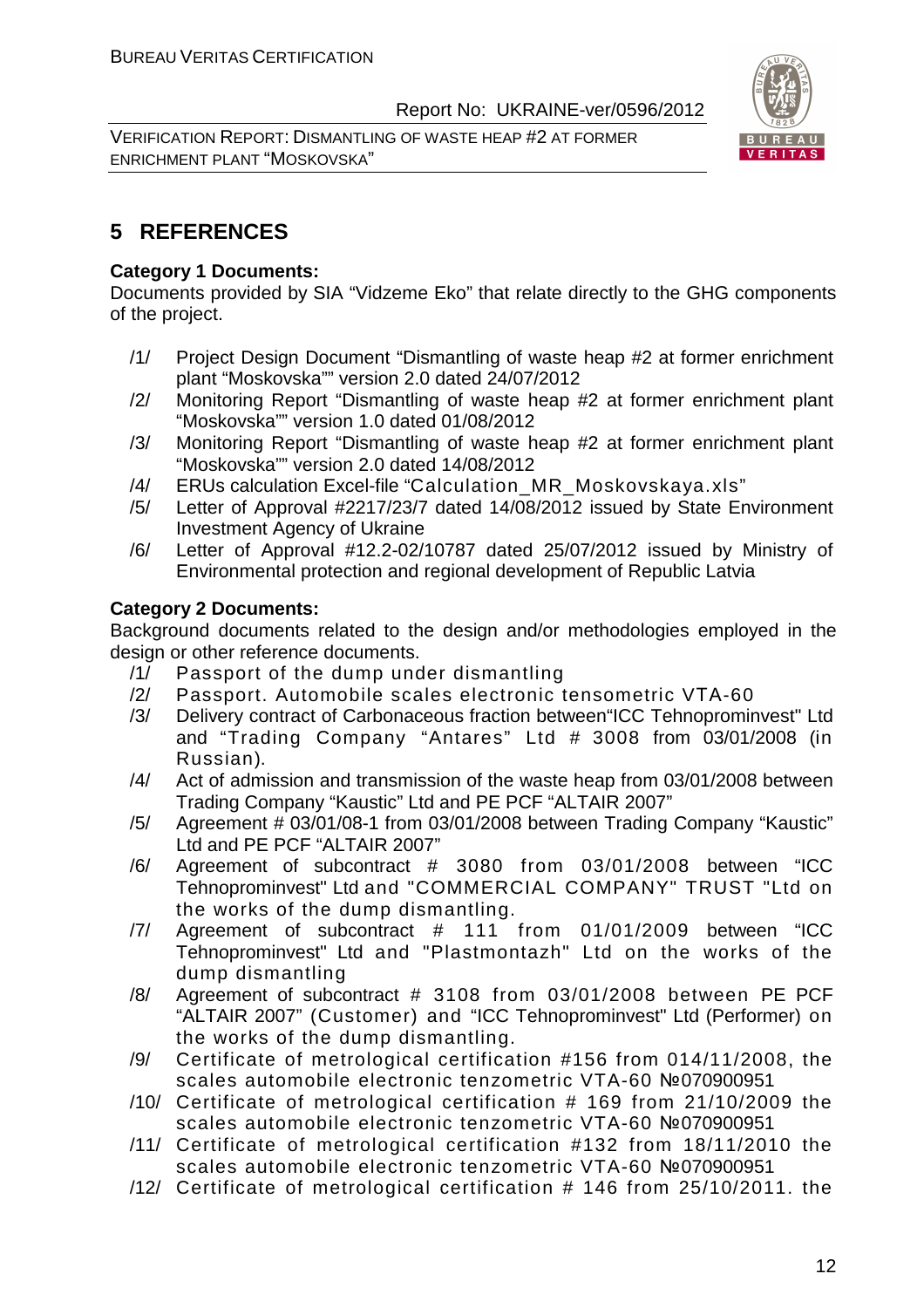VERIFICATION REPORT: DISMANTLING OF WASTE HEAP #2 AT FORMER ENRICHMENT PLANT "MOSKOVSKA"



scales automobile electronic tenzometric VTA-60 №.

- /13/ Registration certificate MB.2.844.000 ПС on Hygrometer psychrometric issued JSK «Steclopribor» (in Russian).
- /14/ Order Derjspojivstandart Ukraine "Donetskstandartmetrolohiya" SC # 283 of 15/04/2011, the appointing committee to check the conditions for certification of Coal Laboratory.
- /15/ Certificate attestation of Coal Chemic al Laboratory PE "Industrial Commercial Firm" UKRHYMVUHLEKACHESTVO" # VL-089/2011 issued 4/22/2011 was in force prior to 22/04/2014.
- /16/ Certificate number 361 and the protocol number 361 of 28/05/2008, the screening laboratory certification number 347 for grain size and purity sifter loose types of materials to form a square cell that belongs to JSC "Rodnik".
- /17/ Certificate # 00732 and the protocol # 00732 from 15/08/2010, the certification of sieves with mesh metal square cells, type SL-200, pl. # 347.
- /18/ Certificate  $#$  362 and the protocol  $#$  362 from 28/05/2008, the screening laboratory certification # 348 for grain size and purity sifter loose kinds of materials with a round shape cell
- /19/ Certificate # 334 and the protocol # 334 from 01/10/2008 certification of electric laboratory SNOL 7,2/1100 pl. # 06174
- /20/ Certificate # 72 dated 05/05/2011, at Electric laboratory SNOL 67/350, pl. # 11928.
- /21/ Certificate # 71 dated 05/05/2011, at Electric SNOL 7,2/1100 pl. # 05739.
- /22/ Certificate # 10 and protocol # 10 dated 25/01/2011, the certification sieve control type SLM pr. # 348, to determine the grain size and purity sifter loose types of materials to form a square cell..
- $/23/$  Certificate # 9 and protocol # 9 dated 25/01/2011, the certification # 347 sieve control type SLM, pl. # 347 to determine the grain size and purity sifter loose types of materials to form a square cell.
- $/24/$  Certificate # 8 and protocol # 8 dated 25/01/2011, the screening laboratory certification # 347, pl. # 348 to determine the grain size and purity sifter loose kinds of materials with a round shape cell.
- /25/ Certificate # 7 dated 20/01/2011, at Electric laboratory furnace SNOL 7,2/1100 pl. # 103426
- /26/ Certificate # 330 and the protocol # 330 dated 23/09/2008, the certification of the drying box SNOL 67/350, pl. # 12357
- /27/ Act dated 20/04/201 on the execution of the "Donetskstandartmetrolohiya" SC , coal laboratory tests on PE "VFK" UKRHYMUHLEKACHESTVO " certification criteria.
- /28/ Act # 26/70190 of the state weights laboratory calibration of general purpose and standard of all types, certified screens of all types, metrological certification muffle furnaces, electric resistance furnaces.
- /29/ Guarantee tickets to the electronic scales A 6000, # 759, electronic scales XAS 100/C #759, furnace SNOL 67/350, pl. # 12 357 , laboratory electric furnace SNOL 7.2/1100 № 06174
- /30/ Expert opinion dated 31/03/2011, with the results of examination of documents submitted Coal Laboratory PE "TCF" UKRHYMUHLEKACHESTVO "which examined on measurements in in the state metrological supervision.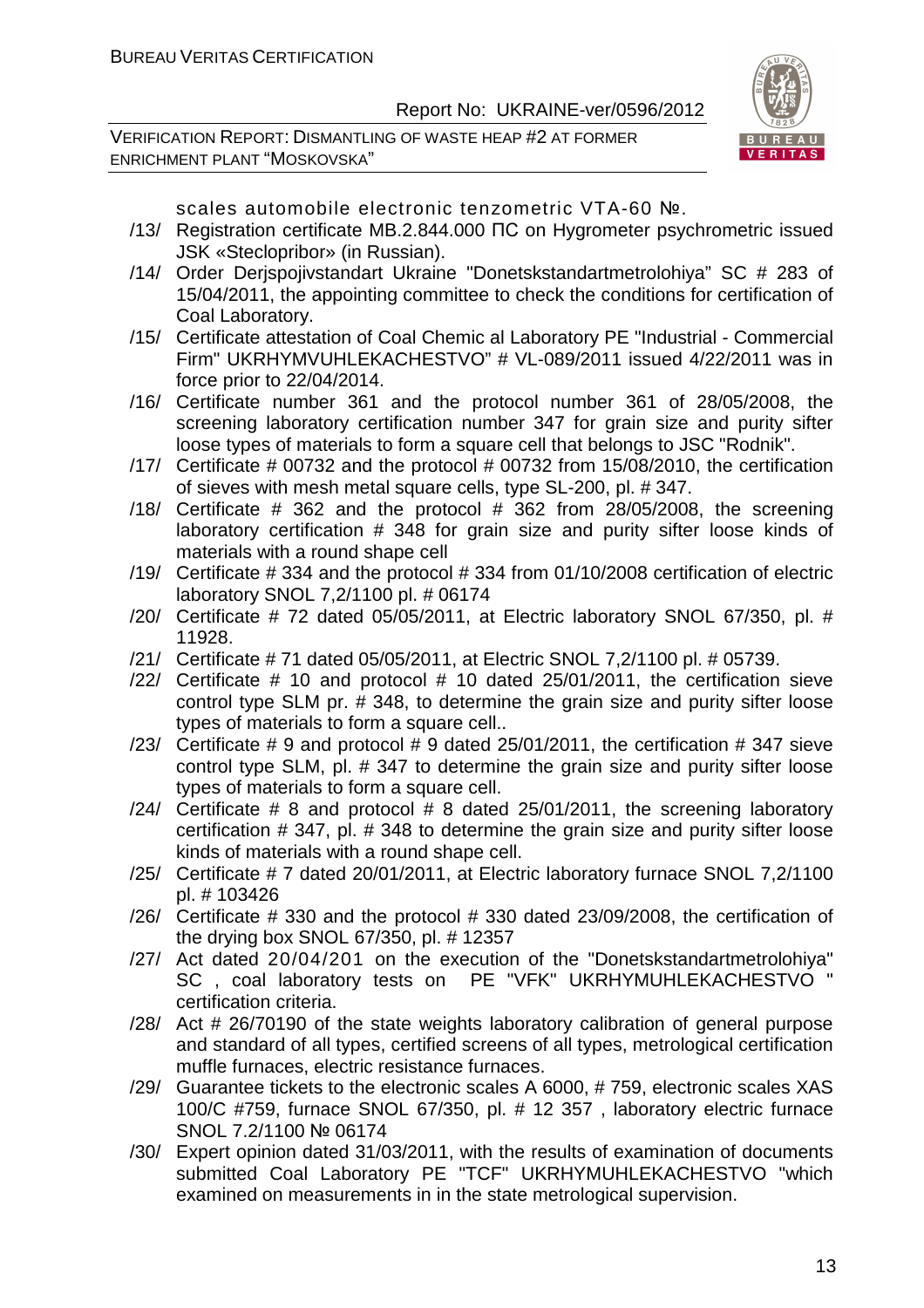VERIFICATION REPORT: DISMANTLING OF WASTE HEAP #2 AT FORMER ENRICHMENT PLANT "MOSKOVSKA"



- /31/ Journal of weighing equipment and technology for coal laboratoriesfirm "Ukrhimuglekachestvo" (in Russian).
- /32/ Passport # 9. Electric Laboratory, pl. # 05739, inv. # 9, the type -SNOL 7.2/1100 (in Russian).
- /33/ Passport # 7. Electric Laboratory furnace, pl. # 11928, inv. # 7, thetype SNOL 67/350 (in Russian).
- /34/ Passport # 6. Sieve Laboratory, pl. # 347, inv. # 6 (in Russian).
- /35/ Passport # 5. Sieve Laboratory, pl # 348, inv. # 5 (in Russian).
- /36/ Passport # 4. Stopwatch pl. # 7095, inv. # 4, type SOPpr 2a-2-010(in Russian)
- /37/ Passport # 3. Electronic Scales, pl. # 209 807, inv. # 3, the type ofXAS 100/1 (in Russian).
- /38/ Passport # 2. Electronic Scales, pl. # 214295, inv. # 2, the type ofXAS 100/1 (in Russian).
- /39/ Passport # 1. Scales pl. # 759, inv. # 1, type A-6000 ((in Russian).
- /40/ Plan for coal laboratory firm "Ukrhimuglekachestvo" (in Russian).
- /41/ Guide of maintenance. Electric water distiller pharmacy, DE-4-02"EMO" OKP 94 5243, model 737 (in Russian).
- /42/ Certificate of verification of the working measuring instrument from 15/03/2012 # 02/08-245 - mechanical stopwatch JOP pr-2a-2-000pl. # 7095.
- /43/ Passport. Mechanical Stopwatch SOppr-2a-2-010 (in Russian).
- /44/ Quality Certificate # 005 dated 25/04/2008, the chopper vibrating75T DRM, pl. # 1087 (in Russian)
- /45/ Passport-75T DrM.000PS. Chopper vibrating 75T-DRM .
- /46/ Act of performed work of weighing from 01/10/08 of 33254.35 tons of carbonaceous rocks
- /47/ Act of admission and transmission of performed work from 01/10/08 for 3 435 394.44 UAH. and calculation of the costs for the act of performed works
- /48/ Sales invoice# 31 for 33254.35 tons of Carbonaceous rocks
- /49/ Certificate # 33 on the quality of coal from 30/09/2008
- /50/ Act of performed work of weighing from 01/07/10 of 33471.35 tons of carbonaceous rocks
- /51/ Act of admission and transmission of performed work from 01/07/10 for 4 362 737.47 UAH. and calculation of the costs for the act of performed works
- /52/ Sales invoice# 78 for 33471.35 tons of Carbonaceous rocks
- /53/ Certificate # 67 on the quality of coal from 30/06/2010
- /54/ Act of performed work of weighing from 01/02/12 of 33600.05 tons of carbonaceous rocks
- /55/ Act of admission and transmission of performed work from 01/02/12 for 4 450 570,39 UAH. and calculation of the costs for the act of performed works
- /56/ Sales invoice# 23 for 33600.05 tons of Carbonaceous rocks
- /57/ Certificate # 18 on the quality of coal from 31/01/2012

#### **Persons interviewed:**

List persons interviewed during the verification or persons that contributed with other information that are not included in the documents listed above.

- /1/ Gints KIavinsh SIA "Vidzeme Eko" JI Project Manager
- /2/ Tymofeev Sergiy Petrovych SIA "Vidzeme Eko" JI Consultant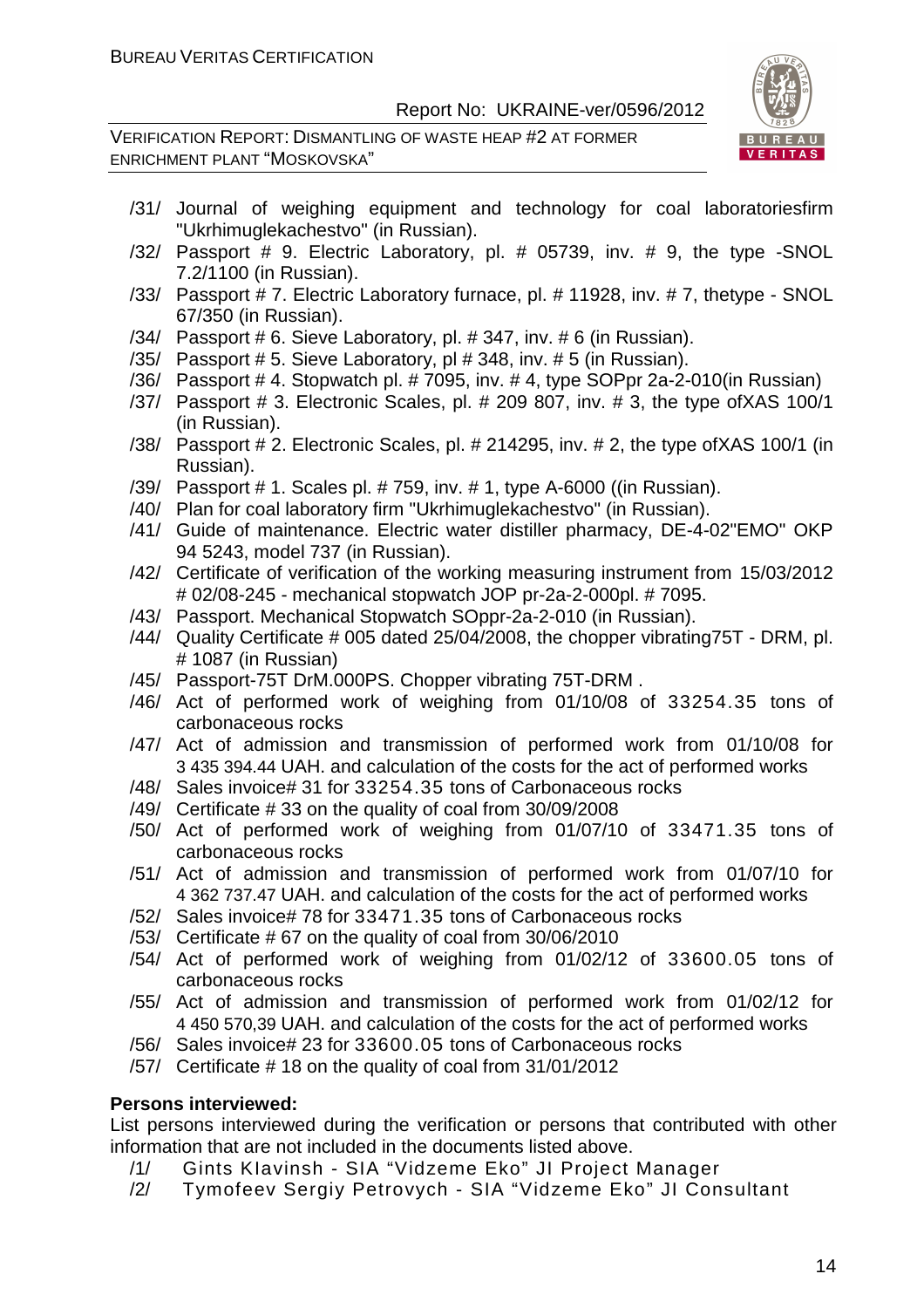VERIFICATION REPORT: DISMANTLING OF WASTE HEAP #2 AT FORMER ENRICHMENT PLANT "MOSKOVSKA"



- /3/ Stah Yuri Mykhailovych SIA "Vidzeme Eko" JI Consultant
- /4/ Berestova Irina Ivanivna PE "ICC Ukrhimuglekachestvo" Head of Laboratory, subcontractor of PE PCF "Altair-2007"
- /5/ Volodymyr Anatoliyovych Yaroviy "Plastmontazh" Ltd Production Manager, subcontractor of PE PCF "Altair-2007"
- /6/ Yuriy Mikhailovich Filatov SIA "ICC" Tehnopromynvest " manager of industrial department, subcontractor of PE PCF "Altair-2007"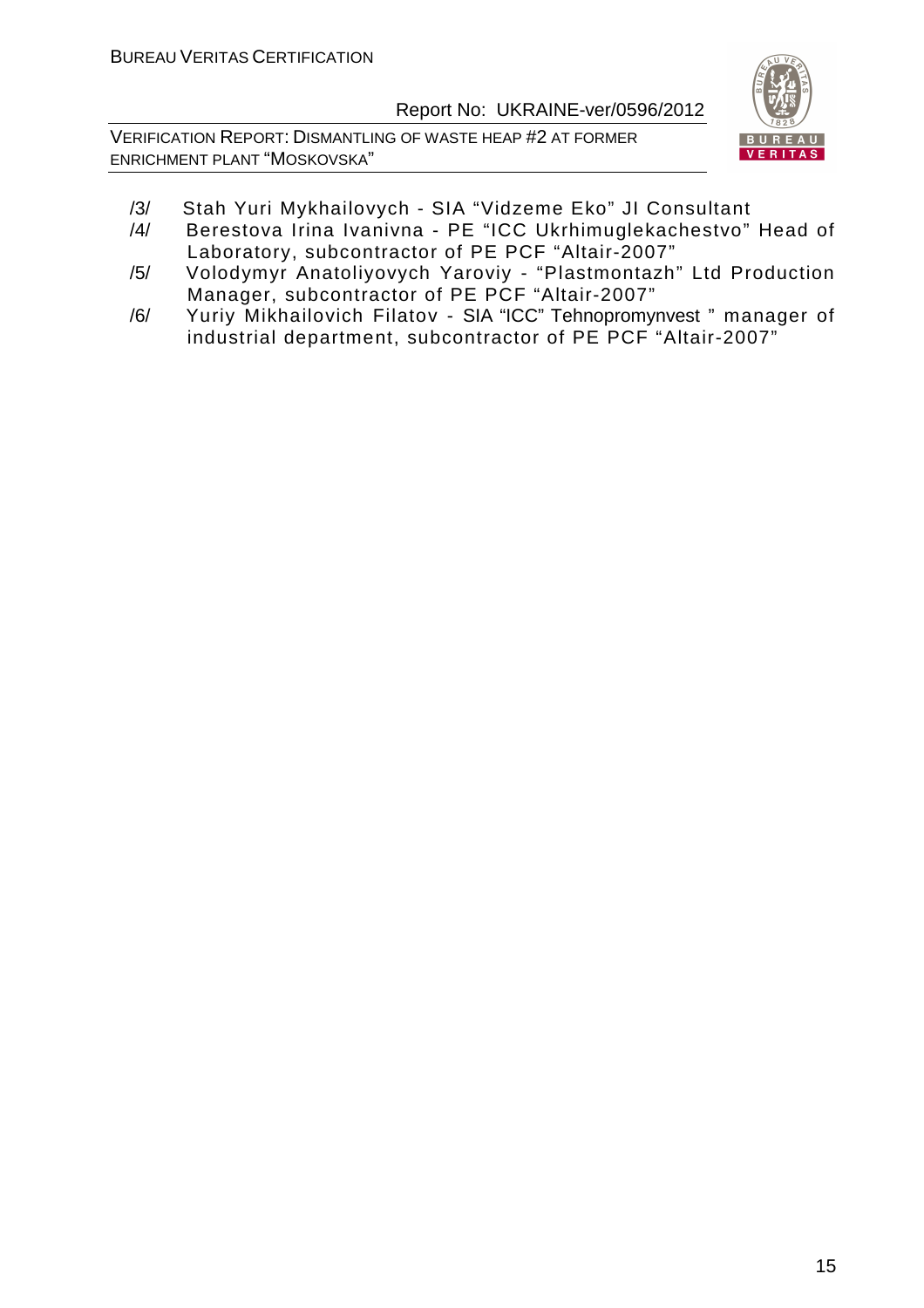VERIFICATION REPORT: DISMANTLING OF WASTE HEAP #2 AT FORMER ENRICHMENT PLANT "MOSKOVSKA"

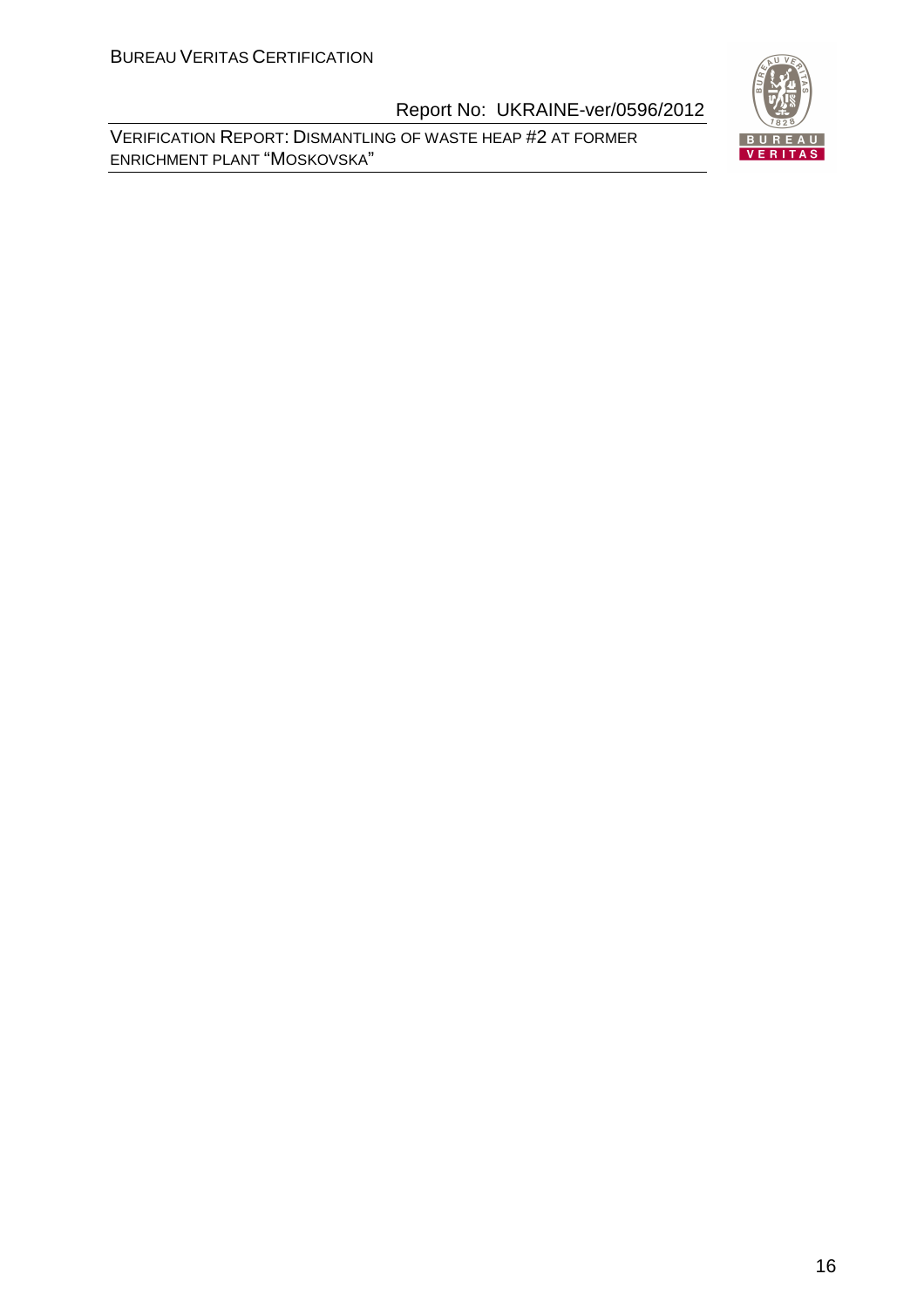

# BUREAU<br>VERITAS

### APPENDIX A: VERIFICATION PROTOCOL

#### **VERIFICATION PROTOCOL**

#### **Check list for verification, according to the JOINT IMPLEMENTATION DETERMINATION AND VERIFICATION MANUAL (Version 01)**

| <b>DVM</b>     | <b>Check Item</b>                                                                                                                                                                                                                                                                 | <b>Initial finding</b>                                                                                                                                                                                                                                                                                                                                     | <b>Draft</b>      | <b>Final</b>     |
|----------------|-----------------------------------------------------------------------------------------------------------------------------------------------------------------------------------------------------------------------------------------------------------------------------------|------------------------------------------------------------------------------------------------------------------------------------------------------------------------------------------------------------------------------------------------------------------------------------------------------------------------------------------------------------|-------------------|------------------|
| <b>Paragra</b> |                                                                                                                                                                                                                                                                                   |                                                                                                                                                                                                                                                                                                                                                            | <b>Conclusio</b>  | <b>Conclusio</b> |
| ph             |                                                                                                                                                                                                                                                                                   |                                                                                                                                                                                                                                                                                                                                                            | $\mathsf{n}$      | $\mathsf{n}$     |
|                | <b>Project approvals by Parties involved</b>                                                                                                                                                                                                                                      |                                                                                                                                                                                                                                                                                                                                                            |                   |                  |
| 90             | Has the DFPs of at least one Party<br>involved, other than the host Party,<br>issued a written project approval when<br>submitting the first verification report to<br>the secretariat for publication in<br>accordance with paragraph 38 of the JI<br>guidelines, at the latest? | Proposed project has been approved by Party-<br>buyer of ERUs, Republic of Latvia. Letter of<br>Approval #12.2-02/10787 dated 25/07/2012 has<br>been issued from Ministry of Environmental<br>Protection and regional development of Republic<br>of Latvia<br>CAR01<br>Please provide in the section A.6 of the MR written<br>approval from the Host Party | CAR01             | <b>OK</b>        |
| 91             | Are all the written project approvals by<br>Parties involved unconditional?                                                                                                                                                                                                       | Written approval from the second party involved is<br>unconditional                                                                                                                                                                                                                                                                                        | <b>OK</b>         | <b>OK</b>        |
|                | <b>Project implementation</b>                                                                                                                                                                                                                                                     |                                                                                                                                                                                                                                                                                                                                                            |                   |                  |
| 92             | Has the project been implemented in<br>accordance with the PDD regarding<br>which the determination has been<br>deemed final and is so listed on the<br>UNFCCC JI website?                                                                                                        | The project has been implemented in accordance<br>with the PDD regarding which the determination<br>has been deemed final.<br>CL <sub>01</sub><br>Please add information on work stops or technical<br>disasters influencing on level of project activity                                                                                                  | CL <sub>01</sub>  | <b>OK</b>        |
| 93             | What is the status of operation of the                                                                                                                                                                                                                                            | CAR02                                                                                                                                                                                                                                                                                                                                                      | CAR <sub>02</sub> | <b>OK</b>        |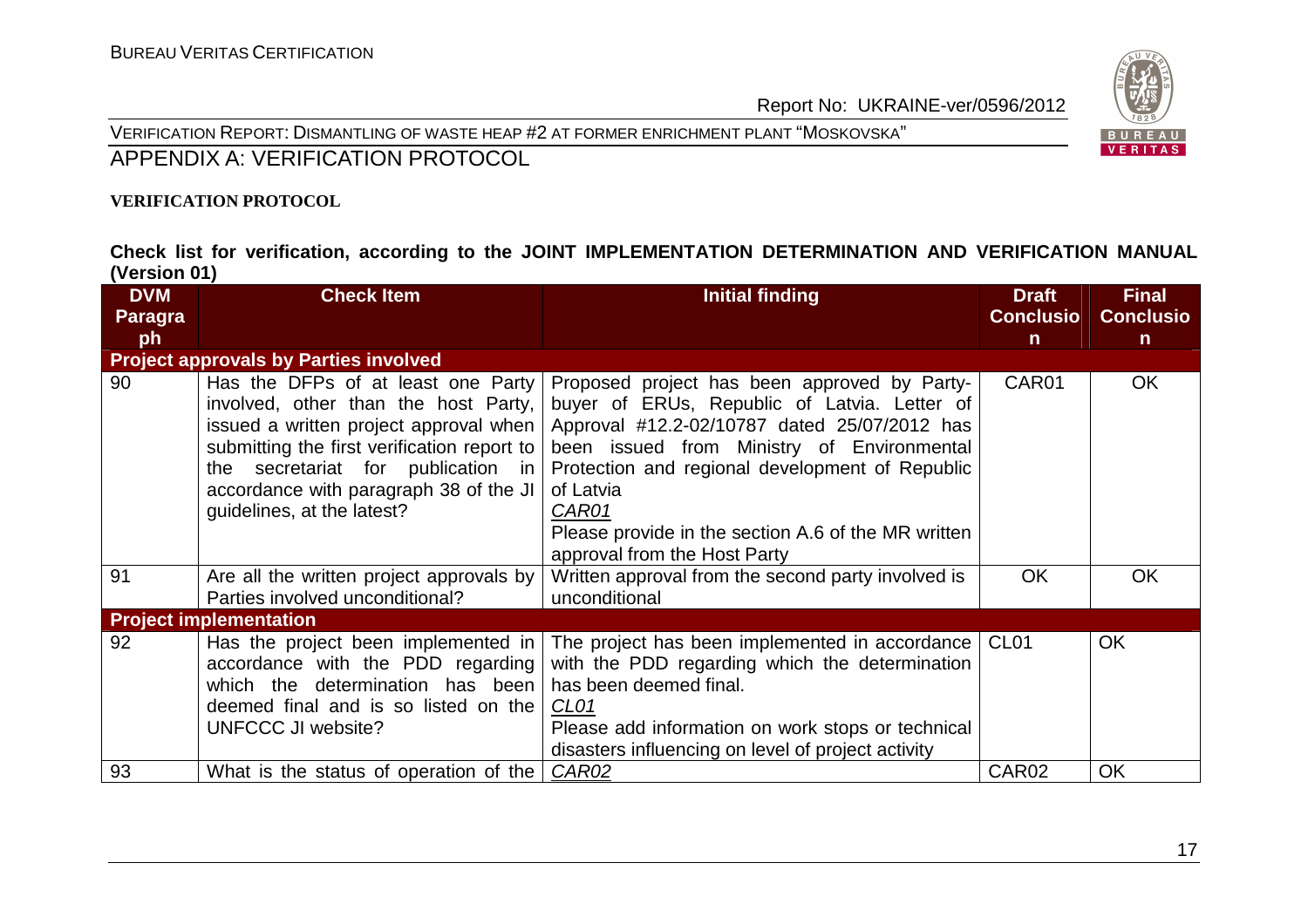

| Report No: UKRAINE-ver/0596/2012                                                         |                                                                                                                                                                                                                                                                                                                                                                         |                                                                                                                                                                                                                  |                                                  |                                                  |
|------------------------------------------------------------------------------------------|-------------------------------------------------------------------------------------------------------------------------------------------------------------------------------------------------------------------------------------------------------------------------------------------------------------------------------------------------------------------------|------------------------------------------------------------------------------------------------------------------------------------------------------------------------------------------------------------------|--------------------------------------------------|--------------------------------------------------|
| VERIFICATION REPORT: DISMANTLING OF WASTE HEAP #2 AT FORMER ENRICHMENT PLANT "MOSKOVSKA" |                                                                                                                                                                                                                                                                                                                                                                         |                                                                                                                                                                                                                  |                                                  | BUREAU                                           |
| <b>DVM</b><br><b>Paragra</b><br>ph                                                       | <b>Check Item</b>                                                                                                                                                                                                                                                                                                                                                       | <b>Initial finding</b>                                                                                                                                                                                           | <b>Draft</b><br><b>Conclusio</b><br>$\mathsf{n}$ | <b>Final</b><br><b>Conclusio</b><br>$\mathsf{n}$ |
|                                                                                          | project during the monitoring period?                                                                                                                                                                                                                                                                                                                                   | Please note in the MR that project equipment used<br>for rock mass sorting has not been replaced during<br>the monitoring period and additional equipment<br>has not been installed                              |                                                  |                                                  |
|                                                                                          | <b>Compliance with monitoring plan</b>                                                                                                                                                                                                                                                                                                                                  |                                                                                                                                                                                                                  |                                                  |                                                  |
| 94                                                                                       | Did the monitoring occur in accordance<br>with the monitoring plan included in the<br>PDD regarding which the determination<br>has been deemed final and is so listed<br>on the UNFCCC JI website?                                                                                                                                                                      | The monitoring has been provided in accordance<br>with the monitoring plan described in the PDD<br>which the determination has been deemed final.                                                                | <b>OK</b>                                        | OK                                               |
| 95(a)                                                                                    | For calculating the emission reductions<br>or enhancements of net removals, were<br>key factors, e.g. those listed in 23 (b)<br>(i)-(vii) above, influencing the baseline<br>emissions or net removals and the<br>activity level of the project and the<br>emissions or removals as well as risks<br>associated with the project taken into<br>account, as appropriate? | Key factors influencing the baseline emissions and<br>project activity level, as risks associated with the<br>project, e.g. those listed in 23 (b) (i)-(vii) above,<br>are taken into account in appropriate way | <b>OK</b>                                        | OK                                               |
| 95(b)                                                                                    | Are data sources used for calculating<br>emission reductions or enhancements<br>of net removals clearly identified,<br>reliable and transparent?                                                                                                                                                                                                                        | The data sources used for calculating emission<br>reductions are clearly identified, reliable and<br>transparent                                                                                                 | <b>OK</b>                                        | OK                                               |
| 95(c)                                                                                    | Are emission factors, including default<br>emission factors, if used for calculating<br>the<br>emission<br>reductions<br>or                                                                                                                                                                                                                                             | The default emission factors used for calculating<br>emission reductions, such as emission factor for<br>electricity consumption, Emission factor for fugitive                                                   | <b>OK</b>                                        | OK                                               |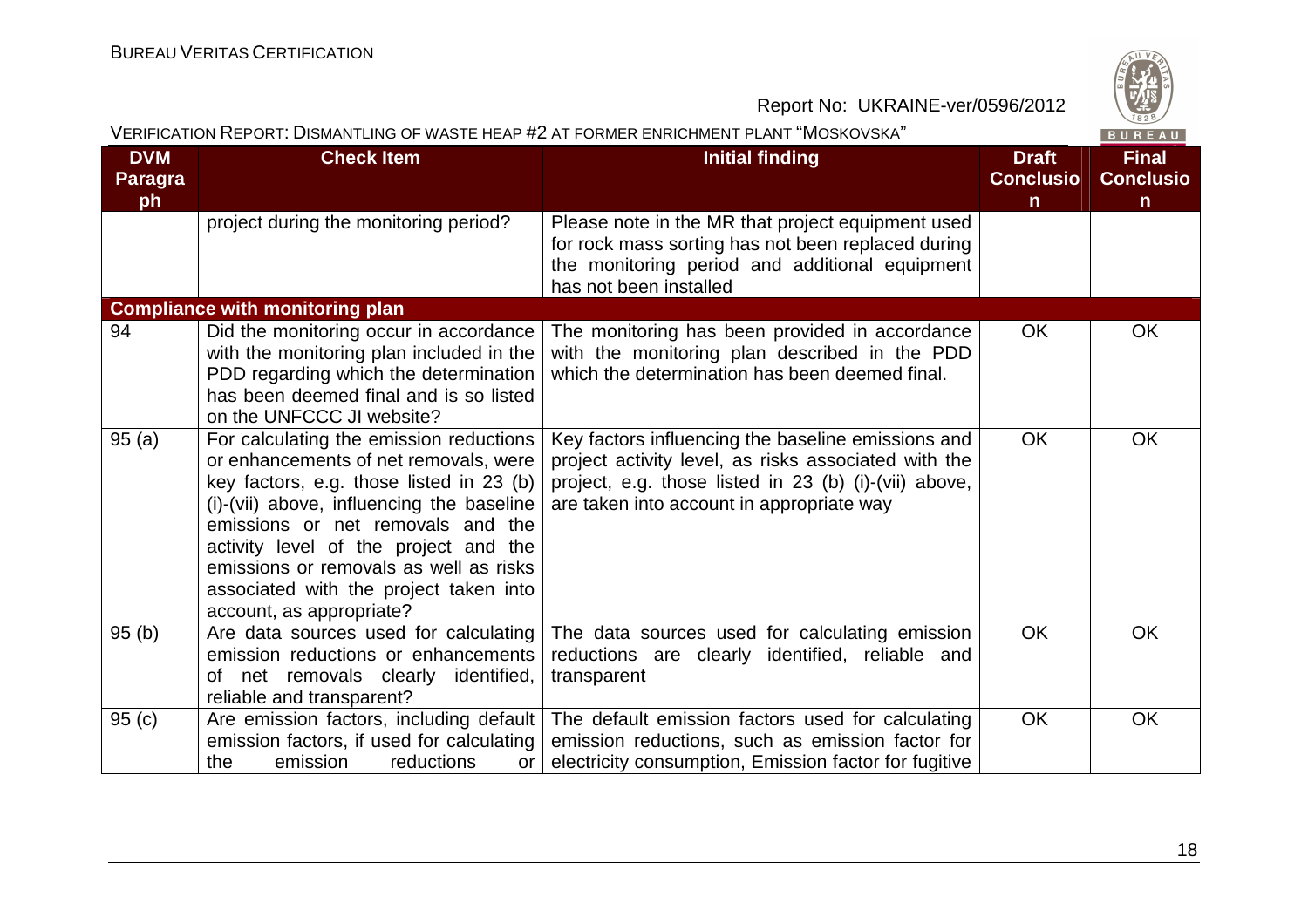

| Report No: UKRAINE-ver/0596/2012                                                         |                                                                                                                                                                                                                                                                                              |                                                                                                                                                                                                                                                                                           |                                                  |                                                  |  |  |
|------------------------------------------------------------------------------------------|----------------------------------------------------------------------------------------------------------------------------------------------------------------------------------------------------------------------------------------------------------------------------------------------|-------------------------------------------------------------------------------------------------------------------------------------------------------------------------------------------------------------------------------------------------------------------------------------------|--------------------------------------------------|--------------------------------------------------|--|--|
| VERIFICATION REPORT: DISMANTLING OF WASTE HEAP #2 AT FORMER ENRICHMENT PLANT "MOSKOVSKA" |                                                                                                                                                                                                                                                                                              |                                                                                                                                                                                                                                                                                           |                                                  |                                                  |  |  |
| <b>DVM</b><br><b>Paragra</b><br>ph                                                       | <b>Check Item</b>                                                                                                                                                                                                                                                                            | <b>Initial finding</b>                                                                                                                                                                                                                                                                    | <b>Draft</b><br><b>Conclusio</b><br>$\mathsf{n}$ | <b>Final</b><br><b>Conclusio</b><br>$\mathsf{n}$ |  |  |
|                                                                                          | of<br>removals,<br>enhancements<br>net<br>carefully<br>balancing<br>selected<br>by<br>reasonableness, and<br>and<br>accuracy<br>appropriately justified of the choice?                                                                                                                       | methane emissions from coal mining, Carbon<br>Oxidation factor of coal, Carbon Oxidation factor of<br>diesel fuel. Selection of emission factors values<br>are selected by carefully balancing accuracy and<br>reasonableness,<br>of<br>and choice<br>them is<br>appropriately justified. |                                                  |                                                  |  |  |
| 95(d)                                                                                    | emission<br>calculation<br><b>of</b><br>the<br>ls.<br>reductions or enhancements of net<br>removals<br>based<br>conservative<br>on<br>assumptions and the most plausible<br>scenarios in a transparent manner?                                                                               | The emission reductions calculation is based on<br>conservative assumptions and the most plausible<br>scenarios in a transparent manner                                                                                                                                                   | OK                                               | <b>OK</b>                                        |  |  |
| Applicable to JI SSC projects only_Not applicable                                        |                                                                                                                                                                                                                                                                                              |                                                                                                                                                                                                                                                                                           |                                                  |                                                  |  |  |
| Applicable to bundled JI SSC projects only_Not applicable                                |                                                                                                                                                                                                                                                                                              |                                                                                                                                                                                                                                                                                           |                                                  |                                                  |  |  |
| <b>Revision of monitoring plan</b>                                                       |                                                                                                                                                                                                                                                                                              |                                                                                                                                                                                                                                                                                           |                                                  |                                                  |  |  |
|                                                                                          | Applicable only if monitoring plan is revised by project participant                                                                                                                                                                                                                         |                                                                                                                                                                                                                                                                                           |                                                  |                                                  |  |  |
| 99(a)                                                                                    | Did the project participants provide an   Not applicable<br>appropriate<br>justification<br>the<br>for<br>proposed revision?                                                                                                                                                                 |                                                                                                                                                                                                                                                                                           | <b>Not</b><br>applicable                         | <b>Not</b><br>applicable                         |  |  |
| 99(b)<br><b>Data management</b>                                                          | Does the proposed revision improve<br>the accuracy and/or applicability of<br>information collected compared to the<br>monitoring<br>plan<br>original<br>without<br>changing conformity with the relevant<br>rules<br>and<br>regulations<br>for<br>the<br>establishment of monitoring plans? | Not applicable                                                                                                                                                                                                                                                                            | <b>Not</b><br>applicable                         | <b>Not</b><br>applicable                         |  |  |
|                                                                                          |                                                                                                                                                                                                                                                                                              |                                                                                                                                                                                                                                                                                           |                                                  |                                                  |  |  |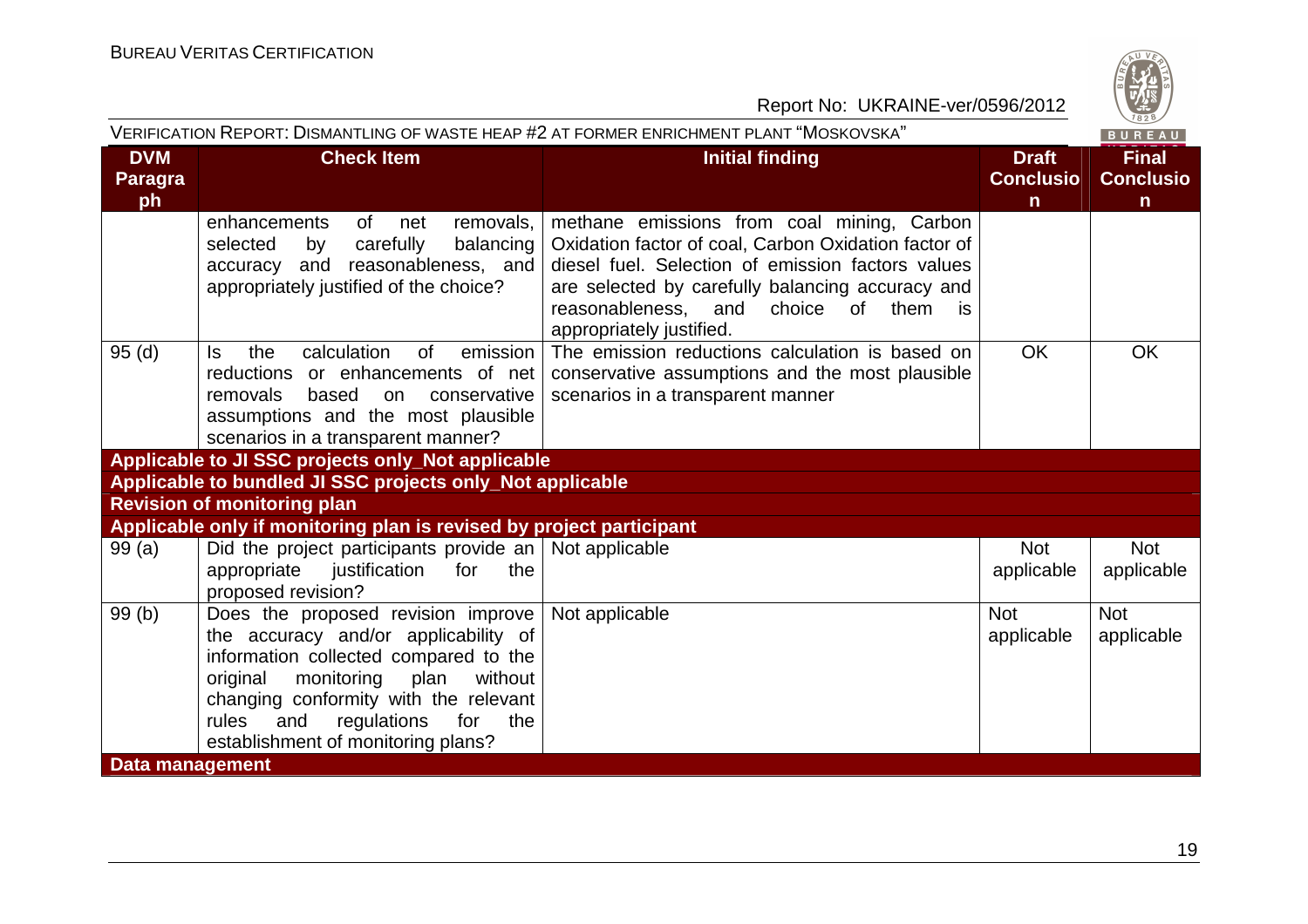

| VERIFICATION REPORT: DISMANTLING OF WASTE HEAP #2 AT FORMER ENRICHMENT PLANT "MOSKOVSKA"<br>BUREAU  |                                                                                                                                                                                  |                                                                                                                                                                                                                                                                                                              |                                       |                                       |
|-----------------------------------------------------------------------------------------------------|----------------------------------------------------------------------------------------------------------------------------------------------------------------------------------|--------------------------------------------------------------------------------------------------------------------------------------------------------------------------------------------------------------------------------------------------------------------------------------------------------------|---------------------------------------|---------------------------------------|
| <b>DVM</b><br><b>Paragra</b><br>ph                                                                  | <b>Check Item</b>                                                                                                                                                                | <b>Initial finding</b>                                                                                                                                                                                                                                                                                       | <b>Draft</b><br><b>Conclusio</b><br>n | <b>Final</b><br><b>Conclusio</b><br>n |
| 101 $(a)$                                                                                           | Is the implementation of data collection<br>procedures in accordance with the<br>monitoring plan, including the quality<br>and<br>control<br>quality<br>assurance<br>procedures? | The implementation of data collection procedures<br>is in accordance with the monitoring plan<br>described in the determined PDD, including the<br>quality control and quality assurance procedures                                                                                                          | OK                                    | <b>OK</b>                             |
| 101(b)                                                                                              | Is the function of<br>the<br>monitoring<br>calibration<br>equipment, including its<br>status, in order?                                                                          | CAR03<br>MR indicates that power meter HIK 2303 APT 1<br>s/n0028718 was installed 30/10/2011. Please add<br>information on power meter, working before HIK<br>2303 APT 1 s/n0028718<br>Also, please add information on measuring<br>devices used for rock mass moisture measuring<br>(sieves and hygrometer) | CAR03                                 | <b>OK</b>                             |
| 101 (c)                                                                                             | Are the evidence and records used for<br>the monitoring<br>maintained<br>in a<br>traceable manner?                                                                               | The evidences and records are used for the<br>monitoring are maintained in a traceable manner                                                                                                                                                                                                                | <b>OK</b>                             | <b>OK</b>                             |
| $101$ (d)                                                                                           | Is the data collection and management<br>system for the project in accordance<br>with the monitoring plan?                                                                       | The data collection procedures and management<br>system is in accordance with the monitoring plan                                                                                                                                                                                                            | OK                                    | <b>OK</b>                             |
| Verification regarding programmes of activities (additional elements for assessment) Not applicable |                                                                                                                                                                                  |                                                                                                                                                                                                                                                                                                              |                                       |                                       |
| Applicable to sample-based approach only Not applicable                                             |                                                                                                                                                                                  |                                                                                                                                                                                                                                                                                                              |                                       |                                       |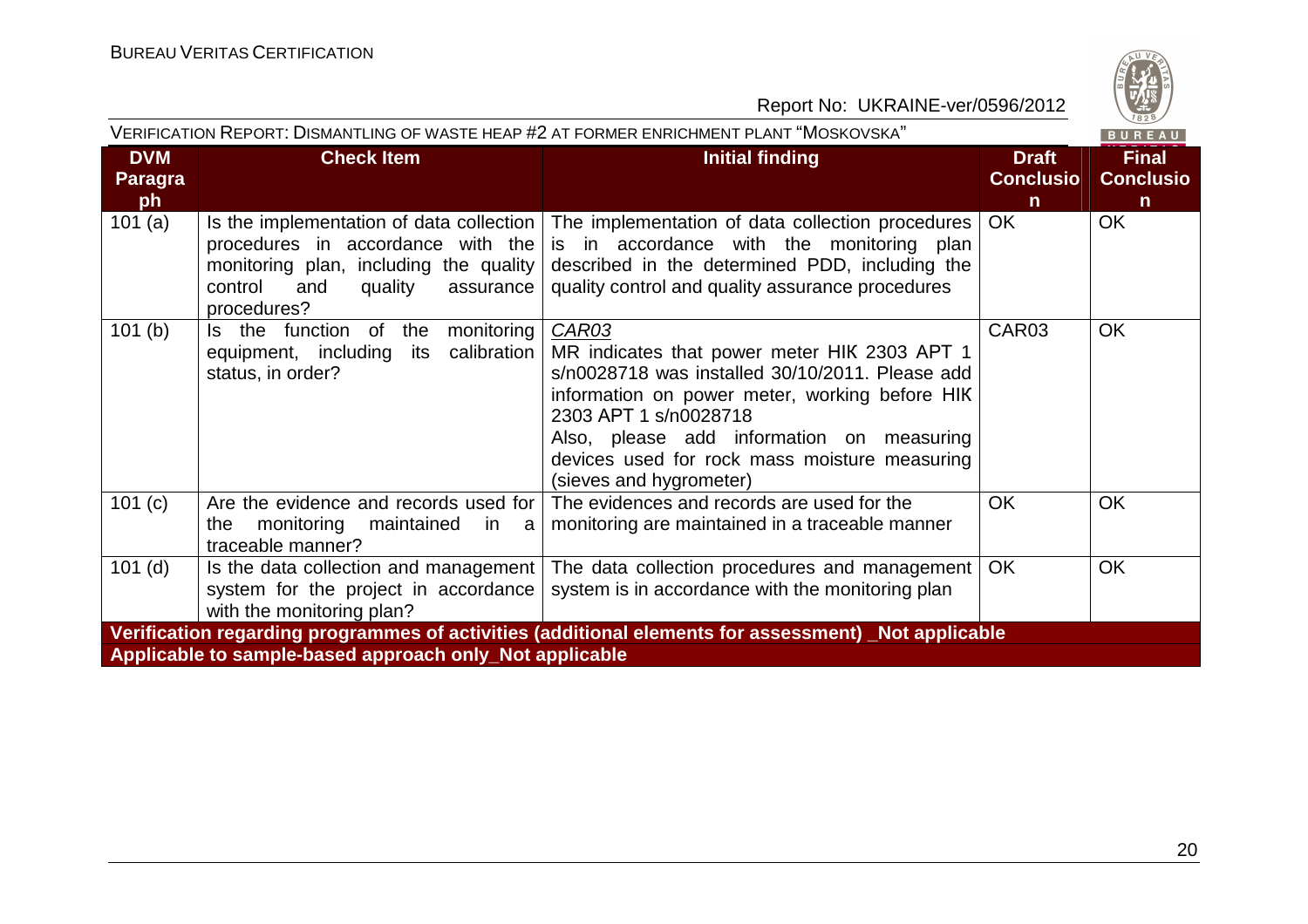#### VERIFICATION REPORT: DISMANTLING OF WASTE HEAP #2 AT FORMER ENRICHMENT PLANT "MOSKOVSKA"



#### **Table 2 Resolution of Corrective Action and Clarification Requests**

| Draft report clarification and corrective<br>action requests by verification team                                                                                                                   | Ref. to<br><b>checklis</b><br>questio<br>n in<br>table 1 | Summary of project<br>response                                                                                                                                                                                                                                                                                                                                                                                                       | participant   Verification team conclusion |
|-----------------------------------------------------------------------------------------------------------------------------------------------------------------------------------------------------|----------------------------------------------------------|--------------------------------------------------------------------------------------------------------------------------------------------------------------------------------------------------------------------------------------------------------------------------------------------------------------------------------------------------------------------------------------------------------------------------------------|--------------------------------------------|
| CAR01<br>Please provide in the section A.6 of the MR<br>written approval from the Host Party                                                                                                        | 90                                                       | The Project has been approved by<br>both Parties Involved. Letter of<br>#2217/23/7<br>Approval<br>dated<br>14/08/2012<br><b>State</b><br>issued<br>by<br>Environment Investment Agency of<br>Ukraine. Letter of Approval #12.2-<br>02/10787 dated 25/07/2012 issued by<br>Ministry of Environmental protection<br>and regional development of Republic<br>Latvia. Relevant information added in<br>the Monitoring Report version 2.0 | The issue is closed                        |
| <b>CAR02</b><br>Please note in the MR that project equipment<br>used for rock mass sorting has not been<br>replaced during the monitoring period and<br>additional equipment has not been installed | 93                                                       | List of project equipment wasn't<br>changed during the monitoring period.<br>Information on sorting equipment is<br>added in the monitoring report                                                                                                                                                                                                                                                                                   | The issue is closed                        |